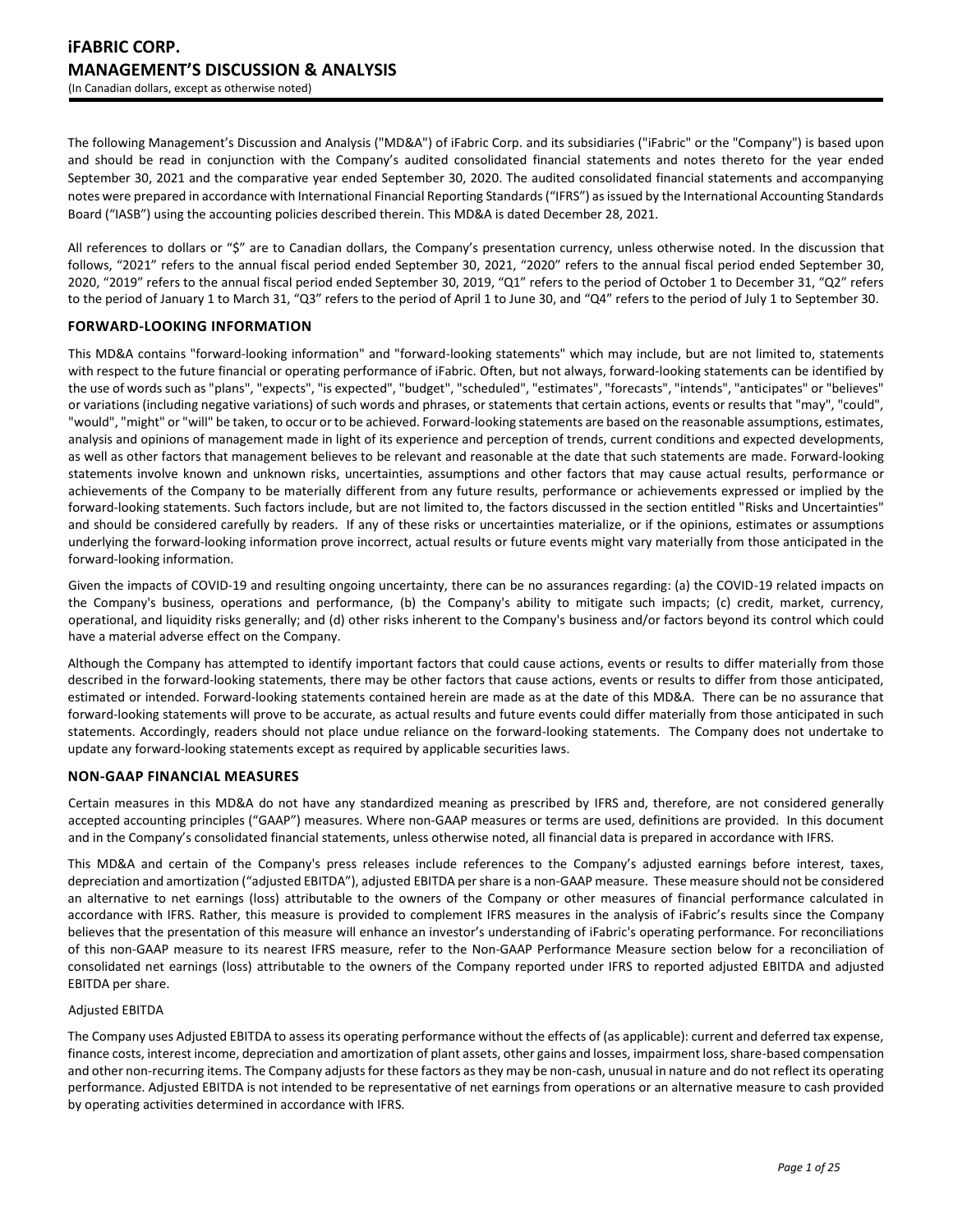# **BUSINESS OVERVIEW**

### **General**

iFabric is a Canadian public company, incorporated under the Alberta Business Corporations Act and is domiciled in Canada. The Company is listed on the Toronto Stock Exchange ("TSX") under the trading symbol "IFA". The head office is located at 525 Denison Street, Unit 1, Markham, Ontario, Canada.

The Company's business activities are divided into three reportable operating segments, which offer different products and services, and are managed separately because they require different marketing strategies and resource allocations. The following summarizes the operations of each segment:

- Intimate Apparel: Includes the design and distribution of women's intimate apparel and accessories.
- Intelligent Fabrics: Includes the development and distribution of innovative products and treatments that are suitable for application to textiles, plastics, liquids, and hard surfaces as well as finished performance apparel which integrate one or more such treatments. These products are designed to provide added benefits to the user.
- Other: Includes leasing of property to group companies, related parties and third parties.

#### **NATURE OF OPERATIONS**

#### **Intimate Apparel**

The Intimate Apparel division currently operates under the trade name Coconut Grove Intimates. Its business comprises the design, purchasing, and distribution of intimate apparel and, in particular, a range of specialty bras including the division's patented reversible bra, patented bandeaux bra and patented breast lift product. The division also distributes a range of apparel accessories.

The division utilizes contract warehouse facilities located in Los Angeles, California which services its key U.S. market and Company-owned premises located in Markham, Ontario house the bulk of the division's workforce which comprises, management, designers, administrative, product sourcing and logistical staff. The Markham premises also includes warehouse space which serves as the distribution center for the Canadian and European markets. All product design is handled by the Markham design team and, currently over 95% of the division's inventory production is outsourced to factories in China.

In the past several years, the Company has positioned the division's product strategy by way of leveraging a key license agreement in order to sell products under various Maidenform® brands. The Maidenform® brand was founded in 1922 and during its 98-year history has grown to become one of the most recognizable and respected brands in the intimate apparel industry. In addition, the division develops and supplies products for sale under the private label brands of certain major retailers as well as the Company's own brand. Products are sold internationally to the division's customer base, which includes a number of major retailers as well as specialty boutiques.

#### **Intelligent Fabrics**

The Intelligent Fabrics Division currently enjoys exclusive worldwide distribution rights in respect of a number of proprietary chemical formulations that can be applied to textiles in order to kill bacteria and viruses, repel insects, absorb odours, repel and wick moisture, block ultraviolet light, promote joint and muscle recovery and, help encourage a healthy skin environment, amongst others. The Intelligent Fabrics Division operates under the name Intelligent Fabric Technologies (North America) Inc. ("IFTNA").

The business of the Intelligent Fabrics Division includes the development, testing and distribution of chemicals suitable for application to textiles as well as finished performance apparel which integrate one or more chemical enhancements, in order to achieve the performance characteristics demanded by the customer. The current focus is on technologies that improve the safety and well-being of the wearer. The division's current product offerings include Protx2® (anti-microbial and anti-viral formulations) Enguard® (insect repellant technology), Dreamskin® (skin polymer), UVtx (ultraviolet light blocker), FreshTx (odour-absorbing technology), RepelTX (durable water repellant), Omega+ (joint and muscle recovery), TempTx (thermal regulator), Apollo (body odour neutralizer), DryTx (moisture-wicking technology), BioTX (metal free anti-stink solution), RepelTX Eco Plus (fluorine-free durable water repellant), OMEGA+ (far infrared emissions enhancer), IMPRINT (logo exposing moisture-whicker) and DriForce (fabric interior moisture-whicker). The Company anticipates that several new products will be added to its pipeline in the future.

The Division has two key supply centers in Asia (namely China and Taiwan) which service the Asian market. This market represents the main production region for manufactured textiles supplied to North America and internationally and is the Company's main market area for the distribution of intelligent textile technologies. Technical support specialists in Asia provide guidance and support to customers regarding the integration of the Company's chemical formulations in their products. The Division also leverages the Company's textile expertise in order to supply finished products or fabrics treated with one or more of the Division's market leading formulations. All chemical formulations, as well as performance apparel, is produced or manufactured at various facilities in Asia.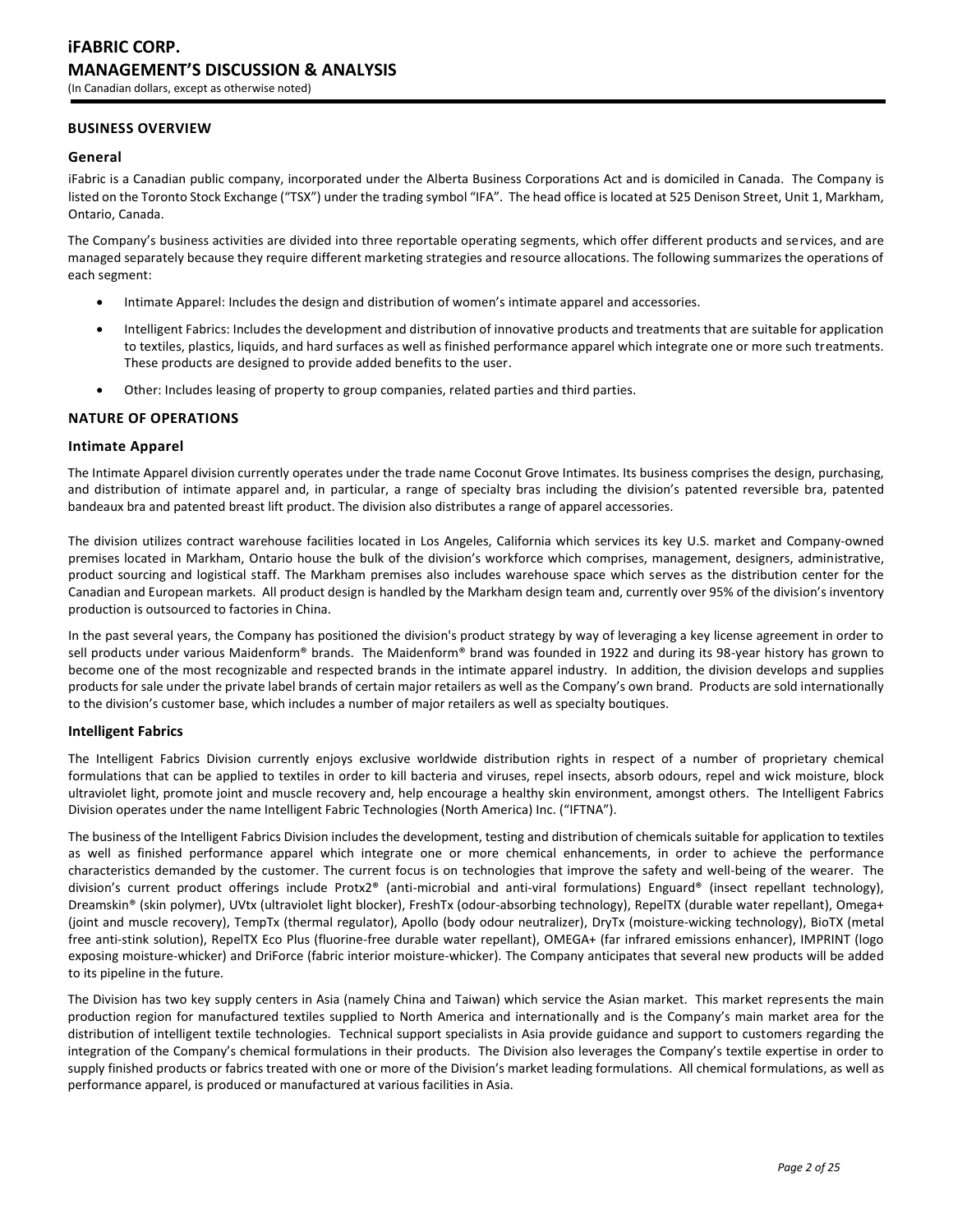The following describes the functionality of the division's current product portfolio:

### *Protx2***®** *Anti-Microbial and Anti-Viral Technologies*

Protx2*®* represents IFTNA's flagship technology.

Protx2*®* formulations impart anti-microbial and/or anti-viral powers to fibers, plastic, paint and paper treated with these formulations. Numerous laboratory tests have shown that treated products inhibit the growth of a wide variety of infectious agents associated with healthcare and community infections, and by their application may assist in preventing the spread of such infections.

The Company is currently targeting three key markets with regard to the distribution of Protx2® chemicals or treated finished products:

#### 1) Sports apparel, outerwear and footwear

There is an increasing trend amongst major sports apparel, outerwear and footwear manufacturers to offer technologically-enhanced products. With the ability of Protx2® to combat odor causing bacteria, the Company is able to provide manufacturers with the ability to produce apparel and footwear that stays fresher longer without the need for repeated washing or cleaning. Innovative application methodology developed by the Company over a number of years allows for Protx2® to be integrated into almost any fabric as well as all the components of footwear including foam, rubber, and plastics. With its current Environmental Protection Agency ("EPA") and European regulatory registrations, the Company can distribute Protx2® for use in all sportswear and footwear for distribution in the U.S., European and Canadian markets as well as most other international markets.

#### 2) Medical

Protx2® is suitable for application to many areas of a hospital environment, including, scrubs, bedding, curtaining, carpeting, walls (paint), air filters, and plastic components, amongst others.

The Protx2® range of products is dedicated to combating healthcare acquired bacterial infections ("HAI's"), including MRSA, Clostridium Difficile, VRE, Klebsiella Pneumonia amongst others, and by their application may greatly assist in reducing such infections. In addition, Protx2<sup>®</sup> is also laboratory proven to be a strong antiviral agent effective against the SARS-CoV-2 virus (which causes the COVID-19 disease), the Human Corona Virus (229E), Norovirus and H1N1.

In order to enter the medical market in the United States in respect of Protx2® treated products, the Company is in the process of securing a second and higher level of EPA registrations, termed public health claims, that, if granted, will allow it to make applicable claims in connection with the efficacy of Protx2® treated fabrics, against both bacteria and viruses ("kill claims"). The final submissions to the EPA have been made as at the date of this MD&A and approvals are currently pending. IFTNA has also filed utility patent applications in both the United States and Canada in respect of the Company's antiviral treatment of textiles (ProTX2 AV) and its stand-alone laundry additive (AVguard).

#### 3) Community protection

The current COVID-19 pandemic has underscored the need for individuals to protect themselves when entering closed environments such as aircraft, shopping malls, hotels, and even ones residence, as well as close proximity environments such as sports arenas, movie houses etc. With future pandemics being predicted by experts, management believes that the supply of equipment, apparel, washes and sanitizers, that can deactivate infectious bacteria and viruses, is set to become one of the fastest growing market segments. With its Protx2® technologies, iFabric is well positioned to capitalize on the opportunity to supply its chemical treatments, finished personal protection equipment and apparel and a laundry additive that can be utilized during a normal household laundry cycle.

### *DryTx™*

DryTx™ moisture wicking technology provides treated apparel with the ability to quickly draw moisture away from the skin and disperse perspiration across the fabric surface for faster evaporation.The main attributes of DryTx™ are its abilities to:

- Wick moisture away from the skin;
- Provide for garments that will not feel heavy or damp even during periods of high exertion by the wearer;
- Provide for garments that create less skin chafe compared to wet fabrics;
- Provide for garments that dry quicker, thereby assisting the wearer in maintaining a more even body temperature;
- Allow for fabrics to retain their natural softness.

An additional significant attribute of DryTx<sup>™</sup> is its ability to be integrated into apparel in combination with the division's other product offerings, resulting in unique garments that provide superior performance characteristics for athletic apparel. DryTx™ does not require regulatory approvals and is commercially available for sale.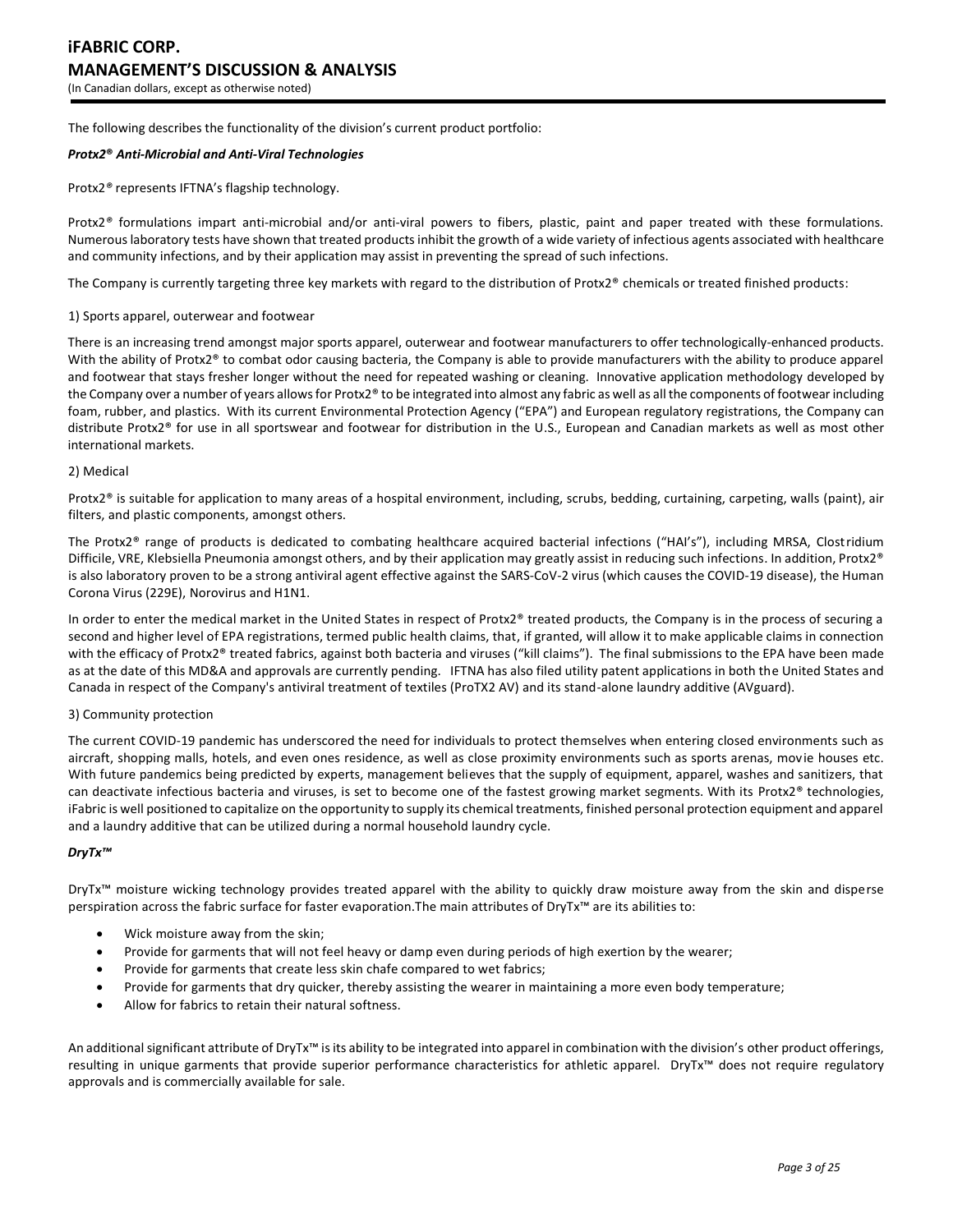# **iFABRIC CORP. MANAGEMENT'S DISCUSSION & ANALYSIS**

(In Canadian dollars, except as otherwise noted)

# *RepelTX™*

RepelTX™ is the next generation in water repellency performance. RepelTX™ modifies fabric at the molecular level by permanently attaching hydrophobic 'hairs' to individual fibers that lift liquids, causing them to bead and roll right off the fabric surface with high durability.

Benefits:

- Repels rains, sleet and snow
- Outperforms conventional fabric treatments
- Provides long-lasting protection
- Prevents fabric stains, saves time, dries quicker & saves energy
- Preserves the quality, hand & appearance of textiles

A substantial body of testing carried out by the Company has shown that RepelTX™ and Protx2® work extremely well in conjunction with each other. Particularly in health care environments, the combination of water repellency and antimicrobial properties allows for garments that repel liquids and at the same time are able to kill bacteria. These combined attributes are optimal for the healthcare industry. The enhanced commercial benefit is increased revenue from sales involving a multiple of chemicals. RepelTx™ does not require regulatory approvals and is commercially available for sale.

# *Dreamskin***®**

Fabrics treated with the Dreamskin® polymer are designed to encourage a healthy skin environment because of its ability to control both moisture and friction. Dreamskin® is effective during both summer and winter months as both high and low moisture environments are known causes of discomfort and irritation. In particular, athletic apparel has two key areas that can cause skin irritation, namely friction and excessive moisture. Dreamskin® targets both of these to help prevent irritation during sporting activities. Dreamskin®does not require regulatory approvals and is commercially available for sale.

### *Enguard***®** *Insect Repellent Fabric*

Applying Enguard® to fabrics results in a highly effective and durable insect repellent. A major strength of Enguard® is that it is safe for children. Testing carried out by the London School of Hygiene and Tropical Medicine show Enguard® to have repelling power comparable to highconcentration DEET and significantly greater than any other natural insect repellents.

The Company requires regulatory approvals in order distribute Enguard® treated products in the United States and Canada. The Company intends to pursue regulatory approvals for Enguard® with the EPA after the receipt of the Protx2® approvals referenced above.

### *UVtx™*

Textiles infused with UVtx™ provides apparel with a built in ultraviolet ("UV") light blocker. The UVtx™ formulation contains both UV reflecting and UV absorption elements, giving apparel treated with UVtx™ the ultraviolet protection factor ("UPF") strength of up to UPF 60. This allows the wearer of UVtx™ treated apparel to enjoy permanent sun protection without the need to apply sprays or lotions to the area covered by the garment. Testing has shown that UVtx™ treated textiles never lose efficacy. UVtx™ does not require regulatory approvals and is commercially available for sale.

### *FreshTx™*

FreshTx™ is a state of the art odour-absorbing technology, which is easily infused into textile products. FreshTx™ offers permanent protection against odours without the need to use sprays or perfumes. FreshTx™ uses naturally-occurring elements for effective results that are non-toxic and safe. Extremely durable, once applied, the properties of FreshTx™ are renewed with each wash, and FreshTx™ is effective even when wet. FreshTx™ does not require regulatory approvals and is commercially available for sale.

#### *Apollo*

Apollo is the ultimate treatment for combating odour. With the use of antimicrobial + neutralization combined it not only smells fresher but also combats odour causing bacteria in order to extend textile life. Apollo does not require regulatory approvals and is commercially available for sale.

### *TempTX*

TempTX is offered in two variants:

**Cool:** TempTX COOL utilizes unique chemical composites in order to decrease skin surface temperature, allowing for maximum performance in the hottest conditions.

**Thermo:** TempTX THERMO uses an innovative thermo-conductive inner coating to absorb and retain body heat.

TempTX does not require regulatory approvals and is commercially available for sale.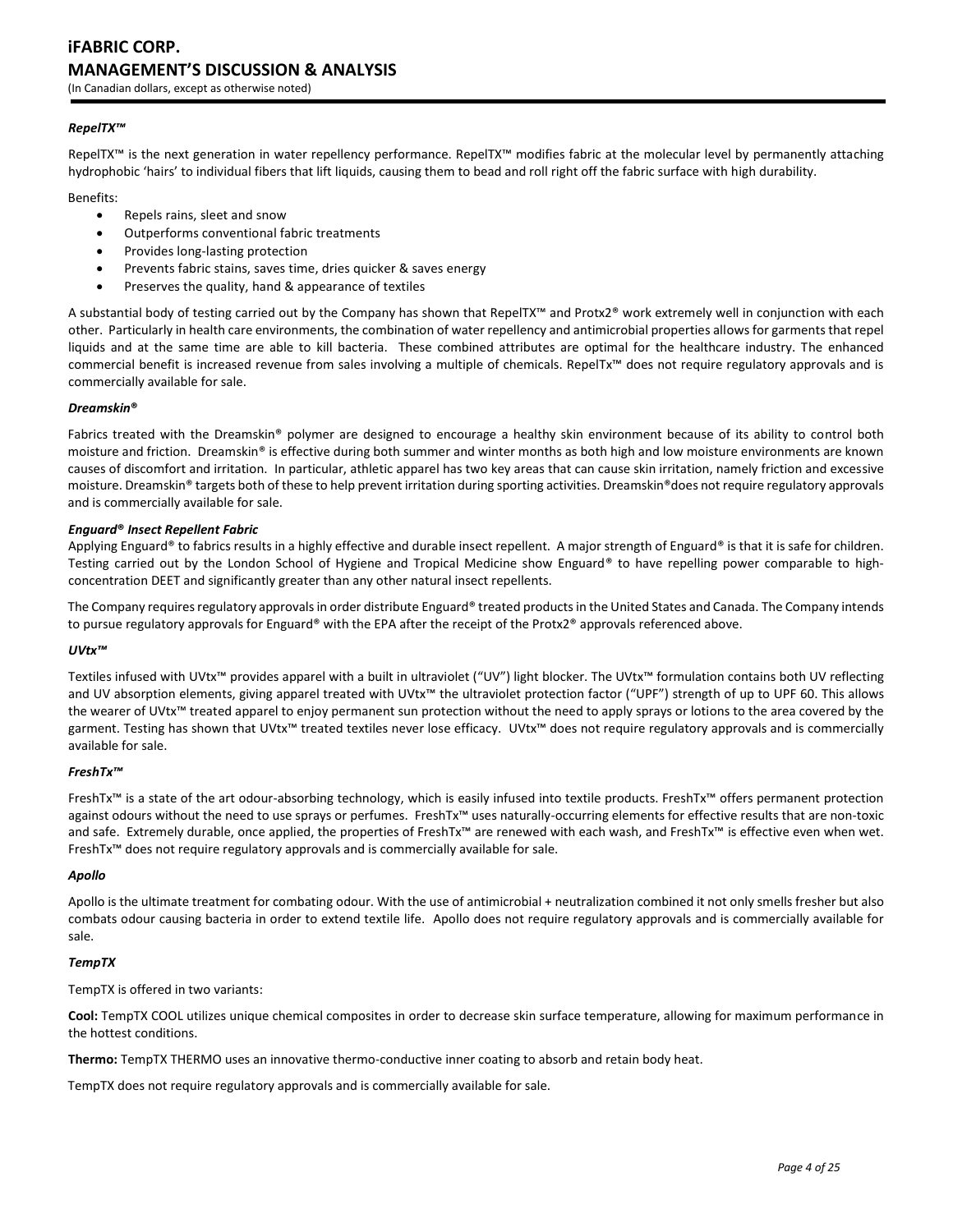# **iFABRIC CORP. MANAGEMENT'S DISCUSSION & ANALYSIS** (In Canadian dollars, except as otherwise noted)

#### *BioTX*

BioTX is a revolutionary durable anti-stink solution that does not use traditional heavy metals. BioTX uses a proprietary microencapsulation process that stores the active ingredient in a coated shell that is embedded into the fabric, allowing for sustained long term release, when needed. BioTx does not require regulatory approvals and is commercially available for sale.

# *RepelTX Eco Plus*

RepelTX Eco Plus is the next generation in fluorine-free liquid repellency. A safer C0 technology removes PFCs (perfluorochemicals) from the repellency equation without compromising on performance while staying sustainable and safe. RepelTX Eco Plus does not require regulatory approvals and is commercially available for sale.

### *OMEGA+*

OMEGA+ is a natural, safe, and proprietary ingredient used to increase the level of Far Infrared ("FIR") emissions (soft heat) from a broad range of medical, textile, personal care and household products. It effectively emits a mild FIR energy directly to the area of discomfort and at the same time provides comfort, support and relief in minutes. OMEGA+ does not require regulatory approvals and is commercially available for sale.

#### *IMPRINT*

IMPRINT wicks moisture away from the skin utilizing gateways in the fabric exposing logos and patterns. This allows designers to create unique and interactive textiles by adding additional product features not found on ordinary garments. As soon as the fabric absorbs and wicks away moisture from the skin, it instantly reveals unique patterns, graphics and/or logos. IMPRINT does not require regulatory approvals and is commercially available for sale.

#### *DriForce*

DriForce works by absorbing and spreading moisture out across the fabric to enhance the evaporative drying rate on the inside whilst utilizing a revolutionary polymer on the outside that doesn't allow perspiration to pull moisture through the textile.

DriForce is designed to transport moisture away from the skin on the inside of a garment, so that embarrassing perspiration stains are not shown on the outside of a garment.

DriForce does not require regulatory approvals and is commercially available for sale.

### **RECENT DEVELOPMENTS**

### **1. Impact of the COVID-19 Pandemic**

Notwithstanding continued waves of the COVID-19 pandemic, the Company saw a significant improvement in its operations during fiscal 2021 compared to 2020.

The Intimate Apparel Division in particular experienced a rebound in sales, as restrictions faced by retailers in the United States and Canada were lifted due to high vaccination rates. As a result of the normalization of retail store operations in the US and Canada, revenues for the division increased by approximately 20% in 2021.

The Intelligent Fabrics Division has also seen significant increase in sales compared to the previous year, mainly as a result of the fulfillment of a large customer contract related to personal protective equipment, increased finished apparel programs and increased chemical sales. As a consequence, revenues for this division increased by approximately 94% in 2021.

For the group as a whole, revenues increased by approximately 72% despite the on-going pandemic.

### **2. Closing of a Private Placement of Equity**

On February 22, 2021, the Company closed an offering of equity comprising 2,948,717 subscription receipts at a price per unit of \$3.90 each for gross proceeds of \$11,499,996. The Escrow release conditions were satisfied on March 22, 2021 at which time, funds were released and each unit was automatically converted to one common share and one common share purchase warrant. Each warrant entitles the holder to acquire one common share of the Company at an exercise price of \$4.60 per share for a period of 2 years from March 22, 2021.

As compensation for the issue, the agent received a cash fee of 6% of the gross proceeds, totaling \$690,000 as well as 176,923 compensation option receipts which were automatically converted into compensation options on March 23, 2021. Each compensation option entitles the agent to acquire one common share of the Company at a price of \$3.90 for a period of 2 years from March 23, 2021. In addition, the Company incurred legal and other expenses amounting to \$581,563 in connection with the offering.

The Company intends on utilizing the net proceeds from the offering for expansion of the Company's distribution network to new markets, ongoing research and development, new regulatory initiatives, clinical trial contributions, and for working capital and general corporate purposes.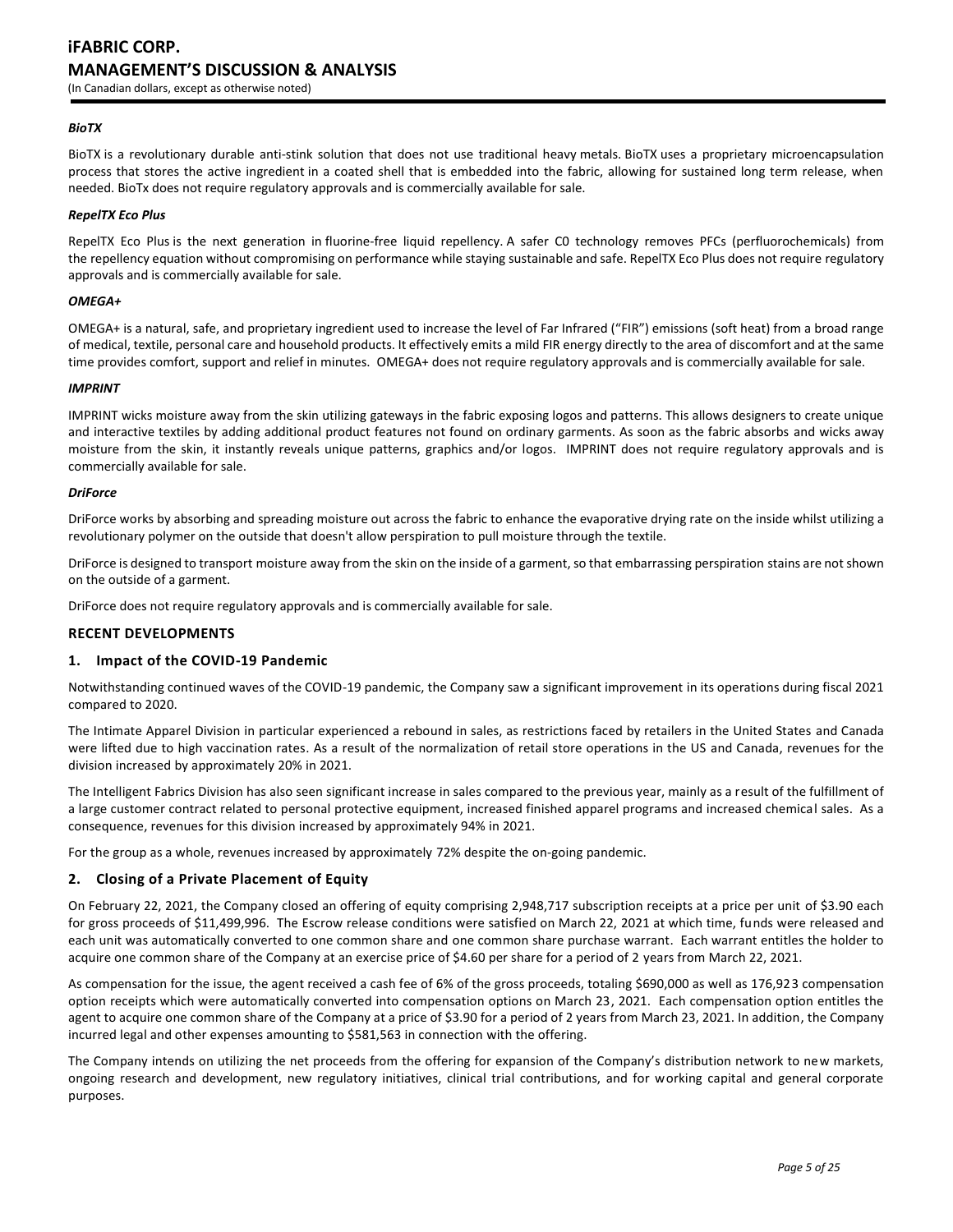# **3. License Agreement with TUMI**

On May 5, 2021, the Company announced that its wholly-owned subsidiary company, Intelligent Fabric Technologies (North America) Inc. ("IFTNA") had entered into a license agreement with Tumi Inc. ("TUMI") for the integration of its Protx2 antibacterial formulation in TUMI products. TUMI is a creator and distributor of world-class business, travel and performance luxury essentials. The TUMI brand is sold globally in over 75 countries with approximately 2,000 points of sale.

# **4. Environmental Protection Agency Registration - BioTX**

On May 27, 2021, The Company announced that its wholly-owned subsidiary company, IFTNA, had received a United States Environmental Agency ("EPA") registration for its new metal-free anti-microbial technology, BioTX.

# **5. License Agreement with Springs Window Fashions**

On July 28, 2021 the Company announced that its wholly-owned subsidiary company, IFTNA, had signed an exclusive, global license and supply agreement with Springs Window Fashions LLC ("SWF") for its Protx2 technologies for use in window coverings. SFW is the second largest global manufacturer of custom window treatments, selling products in the residential and commercial markets under a range of brands.

# **6. Upgrade to Trade on the OTCQX**

On, September 1, 2021, OTC Markets Group Inc. operator of financial markets for 11,000 US and global securities, announced that the Company had qualified to trade on the OTCQX® Best Market, the OTCQX.

# **7. Development of Protx2 Treated Post Air Filter**

On October 13, 2021, the Company announced that its wholly-owned subsidiary company, IFTNA, and Air Quality Enhancement Corporation ("AQECO"), had successfully completed the co-development of a Protx2® treated, antiviral post air filter, suitable for use in commercial and residential buildings.

# **8. Renewal of Maidenform License**

On December 16, 2021, the Company announced that its wholly owned subsidiary company, Coconut Grove Pads Inc. ("CGP"), had renewed its license and distribution agreement with MFB International Holdings S.a.r.l., a subsidiary of Hanesbrands Inc. ("Hanes"). The agreement covers the distribution by CGP of intimate apparel accessories and specialty bra solutions which are marketed under Hanes' various Maidenform brands. The license term is in effect until December 31, 2023. The renewal of this license was key, as over 90% of the products distributed by CGP are sold under Maidenform brands. In terms of the license agreement the Company has the right to use trademarks in connection with the manufacture, marketing, sale and distribution of certain licensed products. During the license term, the Company is required to pay a quarterly royalty on its net sales as defined in the agreement, on all products sold under the licensed marks. The effective royalty rates vary depending on the distribution channel and range from 0-10%. Minimum annual royalties have been established for the contract periods ending December 31, 2022 and 2023, in U.S. dollar amounts of \$160,000 and \$200,000 respectively. In addition, the Company is required to pay an advertising fee of 1% on its net sales as defined in the agreement, for the promotion of the licensed products.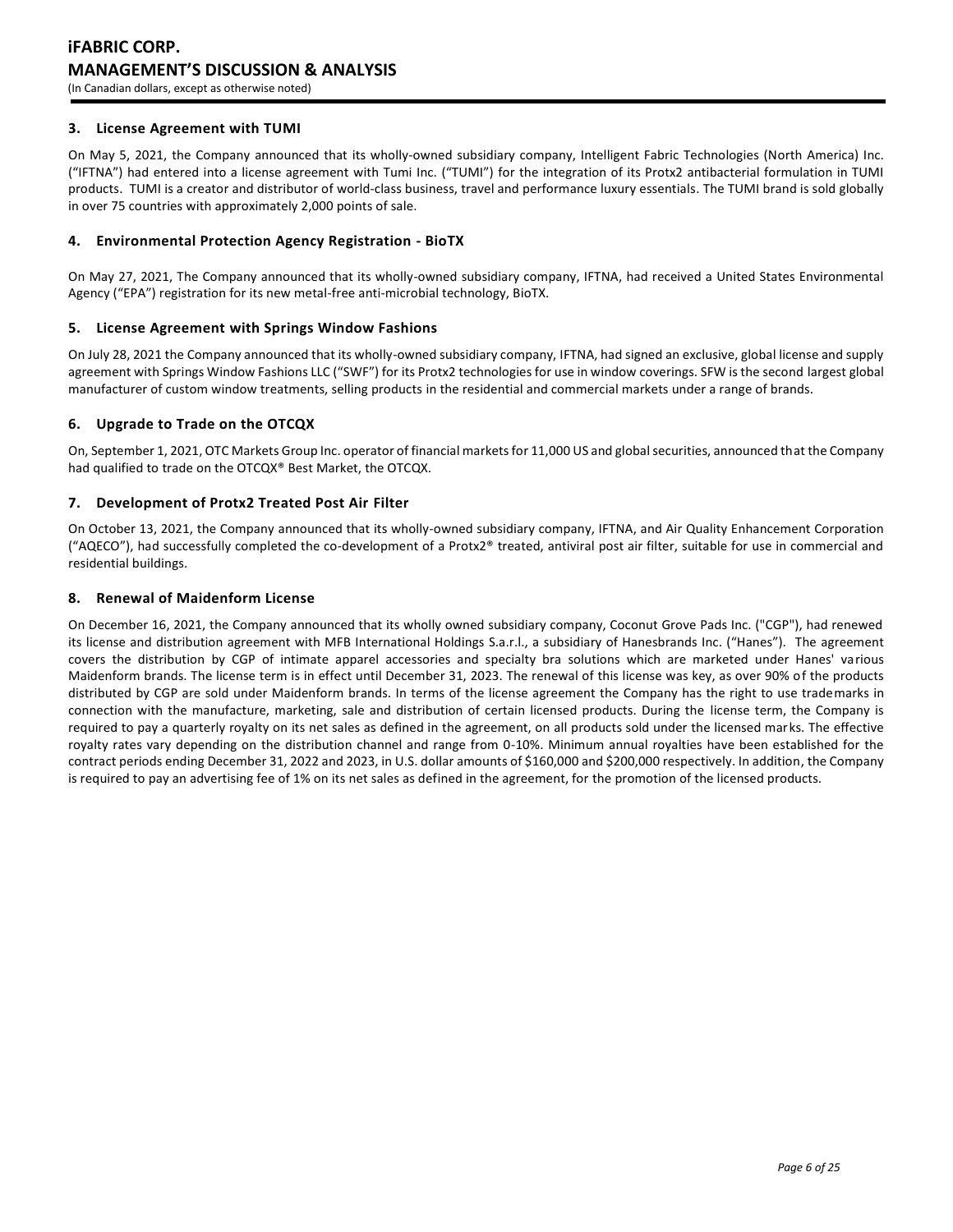# **SELECTED ANNUAL INFORMATION**

The following table sets forth selected annual consolidated statement of earnings (loss) information and balance sheet data for each of the last five fiscal years.

| For the year ended and as at September 30,              | 2021                     | 2020       | 2019          | 2018       | 2017       |
|---------------------------------------------------------|--------------------------|------------|---------------|------------|------------|
| <b>Income Statement Data</b>                            |                          |            |               |            |            |
| Revenue                                                 | 19,763,672               | 11,521,676 | 10,435,348    | 15,121,370 | 18,856,477 |
| Net earnings (loss) attributable to common shareholders | 2,369,698                | (617, 770) | (1, 299, 863) | 924,743    | 1,597,070  |
| Net earnings (loss) per common share                    |                          |            |               |            |            |
| Basic                                                   | 0.084                    | (0.023)    | (0.050)       | 0.035      | 0.061      |
| Diluted                                                 | 0.081                    | (0.023)    | (0.050)       | 0.034      | 0.059      |
|                                                         |                          |            |               |            |            |
| <b>Balance Sheet Data</b>                               |                          |            |               |            |            |
| Total assets                                            | 27,629,685               | 17,514,091 | 11,983,802    | 14,179,359 | 14,724,528 |
| Total non-current financial liabilities                 | 551,277                  | 650,130    | 476,747       | 1,818,657  | 586,544    |
| Cash dividends declared                                 | $\overline{\phantom{a}}$ |            |               |            |            |

### **Three Year Overview**

A discussion of the significant factors which have caused variations in the results of operations over the three most recently completed fiscal years is set out below. The selected financial information set out in this MD&A is not exhaustive and should be read in conjunction with the Company's 2021 audited consolidated financial statements and notes thereto.

#### **Revenue**

The amount of revenue reported in 2021 increased by 72% and a 10% increase in 2020, as opposed to a 31% decrease in 2019, as compared to each of the immediately preceding fiscal years.

Revenue increased overall by \$8,241,996 in 2021 versus 2020. The primary source of the increase in revenue in fiscal 2021 was increased sales in the Intelligent Fabrics operating segment. In the Intimate Apparel operating segment, revenues increased from \$3,324,125 in 2020 to \$3,979,319 in 2021, representing an increase of \$655,194 or 20%. The increase in revenue in this segment was due to the lifting of COVID-19 restrictions in the US and the resultant re-opening of retail store operations. In the Intelligent Fabrics operating segment, revenues increased by \$7,595,025 or 94% from \$8,077,444 in 2020 to \$15,672,469 in 2021. This increase was primarily due to revenue growth from the fulfillment of a personal protective equipment ("PPE") contract, which was previously delayed due to supplier constraints in China, increased chemical sales and new finished apparel programs. Geographically, the Company increased its sales in Canada, the US and Southeast Asia and other regions by 118%, 80% and 42% respectively, and revenue decreased in the UK by 56% from fiscal 2020 to fiscal 2021.

Revenue increased overall by \$1,086,328 in 2020 versus 2019. The primary source of the increase in revenue in fiscal 2020 was increased sales in the Intelligent Fabrics operating segment. In the Intimate Apparel operating segment, revenues decreased from \$5,926,805 in 2019 to \$3,324,125 in 2020, representing a decrease of \$2,602,680 or 44%. The decrease in revenue in this segment was attributable to the closure of retail stores in the U.S. during portion of the year, due to the COVID-19 pandemic, as well as the limitation placed by Amazon on only shipping essential goods, which resulted in product replenishment for the division being turned off by Amazon. In the Intelligent Fabrics operating segment, revenues increased by \$3,683,721 or 84% from \$4,393,723 in 2019 to \$8,077,444 in 2020. This increase was mainly resultant from initial PPE sales, increased chemical sales following from the successful testing of the efficacy of PROTX2 against the COVID-19 causing virus, and new finished performance apparel programs for a major Canadian retailer. Geographically, the Company increased its sales in Canada and Southeast Asia and other regions by 14% and 64% respectively, and revenue decreased in the US and UK by 15% and 81% respectively from fiscal 2019 to fiscal 2020.

Revenue decreased overall by \$4,686,022 in 2019 versus 2018. The primary source of the decrease in revenue in fiscal 2019 was lower sales in the Intimate Apparel operating segment. In the Company's Intelligent Fabrics operating segment, revenues increased from \$4,109,857 in 2018 to \$4,393,723 in 2019, representing an increase of \$283,866 or 7%. The increase in revenue in this segment was attributable to the continuance of initial performance apparel programs as well as increased chemicalsales in Q4 2019. In the Intimate Apparel operating segment, revenue decreased by \$4,982,307 or 46% from \$10,909,112 in 2018 to \$5,926,805 in 2019. This decrease was mainly as a result of the discontinuance of sleepwear programs. Geographically, the Company increased its sales in Canada by 42%, and revenue decreased in the US, UK and Southeast Asia and other regions, by 51%, 38% and 2% respectively, from fiscal 2018 to fiscal 2019.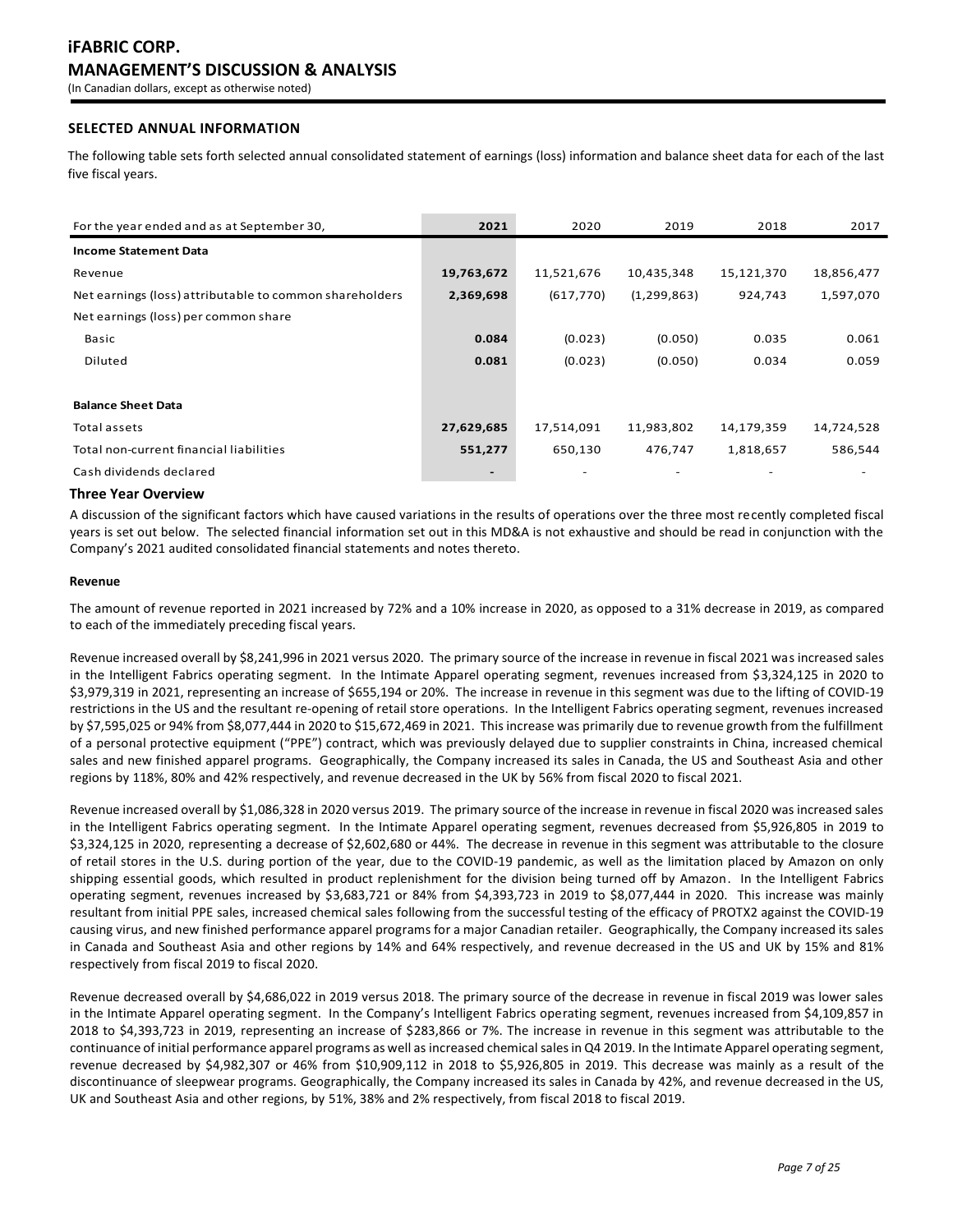### **Net Earnings (Loss)**

The net earnings attributable to common shareholders of the Company was \$2,369,698 in 2021, compared to net loss of \$617,770 in 2020 and a net loss of \$1,229,863 in 2019.

The primary reason for the increase in net earnings in 2021 versus 2020, was an increase in total revenue and an increase in gross profit dollars and the reduction in share based compensation due to reasons discussed above.

The primary reason for the decrease in net loss in 2020 versus 2019, was an increase in total revenue and an increase in gross profit dollars, the benefit of which was largely offset by an increase in non-cash share based compensation as well as increased income taxes in certain subsidiaries.

The primary reason for the decrease in net earnings in 2019 versus 2018, was a decrease in total revenue and a decrease in gross profit dollars following from the discontinuance of sleepwear products in the Intimate Apparel operating segment.

Key factors which have caused variations in the Company's financial position over the three most recently completed fiscal years include:

#### **Changes in working capital**

During fiscal 2021 working capital increased by \$12,670,901 as a result of the net proceeds from an equity offering which, closed on February 22, 2021, as well as the net earnings for the year. During fiscal 2020 working capital decreased by \$52,518, as a result of the loss for the year. During fiscal 2019, the net loss recorded in this year was the main contributor to the decrease in working capital in 2019. The increase in ownership in the Company's property owing subsidiary at a cost of \$400,000 during fiscal 2019 was an additional contributor to the decrease in working capital in 2019. Changes in working capital are more fully discussed in the section dealing with liquidity and cash flow below.

#### **Changes in property, plant, and equipment**

During fiscal 2021 the Company capitalized an amount of \$253,399 in respect of upgrades to its Markham property. During fiscal 2020 the Company capitalized an amount of \$178,019 in respect of development costs for chemical formulations that are not yet available for sale due to the requirement for obtaining regulatory approvals for these products. There were no acquisitions of capital assets in 2020. During fiscal 2019, the Company made acquisitions of capital assets of approximately \$75,000.

### **Changes in non-current financial liabilities**

During fiscal 2021, contract revenue recognized during the year resulted in a reduction in the non-current portion of the contract liability by an amount of \$122,560. During fiscal 2020 there was no material change in the amount of non-current financial liabilities. During fiscal 2019, the Company's fixed term loan became repayable within a period of 12 months and was reclassified as a current liability which, was the primary reason for the decrease of \$1,341,910 in non-current financial liabilities in that year.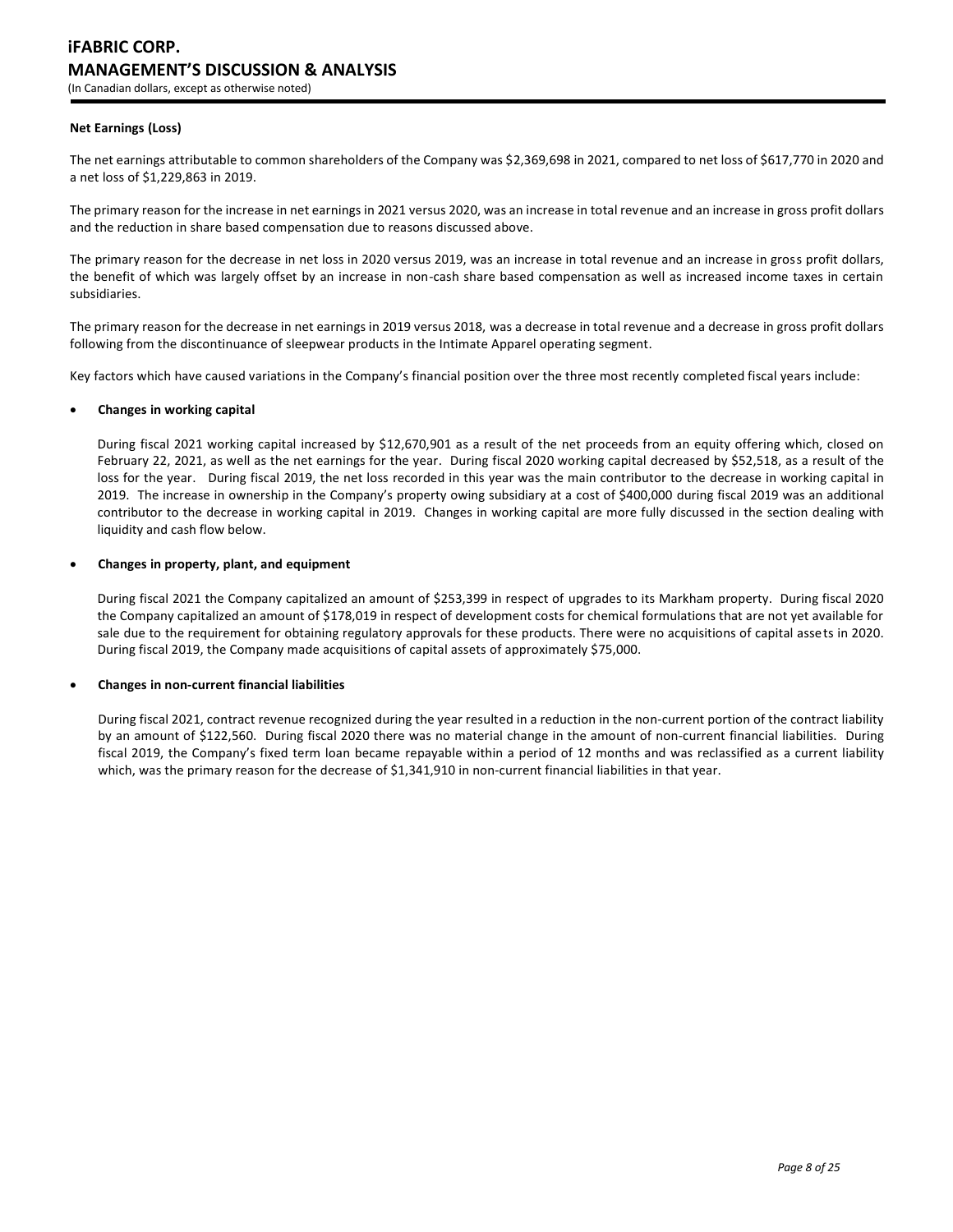# **RESULTS OF OPERATIONS**

The following table sets forth the Company's consolidated statements of earnings and comprehensive earnings:

| For the year ended September 30,                                      | 2021       | 2020        |
|-----------------------------------------------------------------------|------------|-------------|
| <b>REVENUE</b>                                                        | 19,763,672 | 11,521,676  |
| <b>COST OF SALES</b>                                                  | 12,002,784 | 7,220,724   |
| <b>GROSS PROFIT</b>                                                   | 7,760,888  | 4,300,952   |
| <b>EXPENSES</b>                                                       |            |             |
| General and administrative costs                                      | 4,082,203  | 4,010,168   |
| Selling costs                                                         | 982,641    | 787,667     |
| Interest on bank loan                                                 | 53,402     | 42,746      |
| Depreciation of property, plant and equipment and right-of-use assets | 90,095     | 87,865      |
| Amortization of deferred development costs                            | 26,820     | 26,820      |
| Share-based compensation                                              | 21,994     | 581,550     |
|                                                                       | 5,257,155  | 5,536,816   |
| <b>EARNINGS (LOSS) FROM OPERATIONS</b>                                | 2,503,733  | (1,235,864) |
| <b>OTHER INCOME</b>                                                   |            |             |
| Gain on foreign exchange                                              | (223,000)  | (229, 495)  |
| Government grants                                                     | (315, 360) | (296, 970)  |
|                                                                       | (538, 360) | (526, 465)  |
| <b>EARNINGS (LOSS) BEFORE INCOME TAXES</b>                            | 3,042,093  | (709, 399)  |
| PROVISION (RECOVERY) OF INCOME TAXES                                  |            |             |
| Current                                                               | 378,071    | 58,793      |
| Deferred                                                              | 289,016    | (143, 481)  |
|                                                                       | 667,087    | (84, 688)   |
| <b>NET EARNINGS (LOSS)</b>                                            | 2,375,006  | (624, 711)  |
| NET EARNINGS (LOSS) ATTRIBUTABLE TO:                                  |            |             |
| iFabric Corp. shareholders                                            | 2,369,698  | (617, 770)  |
| Non-controlling interest                                              | 5,308      | (6, 941)    |
|                                                                       | 2,375,006  | (624, 711)  |
| OTHER COMPREHENSIVE EARNINGS (LOSS)                                   |            |             |
| Unrealized loss on translation of foreign operations                  | (242, 697) | (92, 053)   |
| TOTAL COMPREHENSIVE EARNINGS (LOSS)                                   | 2,132,309  | (716, 764)  |
|                                                                       |            |             |
| <b>EARNINGS (LOSS) PER SHARE</b>                                      |            |             |
| Basic                                                                 | 0.084      | (0.023)     |
| Diluted                                                               | 0.081      | (0.023)     |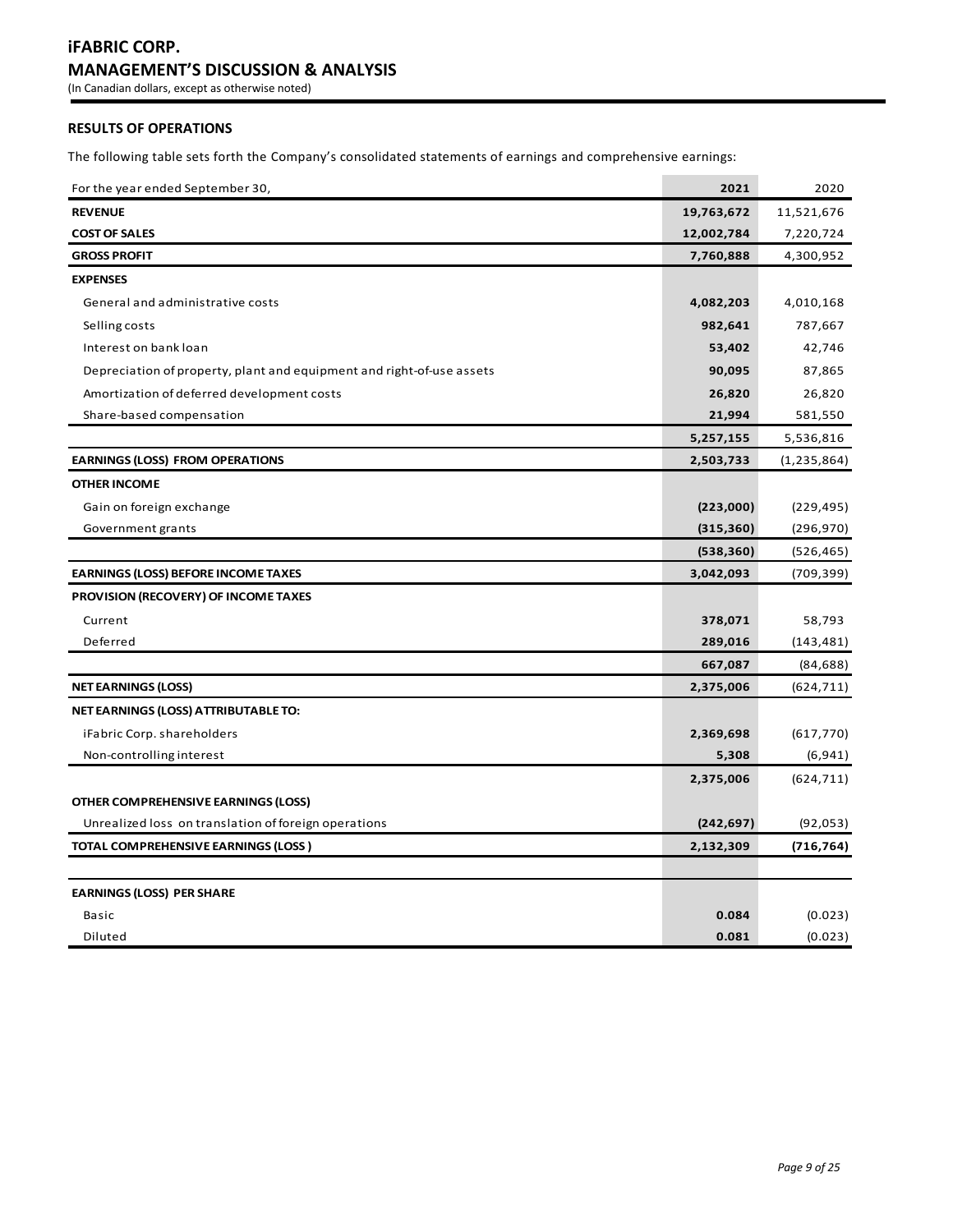(In Canadian dollars, except as otherwise noted)

# **SELECTED OPERATING SEGMENT DATA**

|                                     |            |             |           | corporate                |            |
|-------------------------------------|------------|-------------|-----------|--------------------------|------------|
|                                     | Intimate   | Intelligent | Other     | Items and                |            |
| <b>Operating Segments 2021</b>      | Apparel    | Fabrics     | Segments  | Eliminations             |            |
| External revenues                   | 3,979,319  | 15,672,469  | 111,884   | $\overline{\phantom{a}}$ | 19,763,672 |
| Earnings (loss) before income taxes | (50,075)   | 3,435,241   | 24,531    | (367, 604)               | 3,042,093  |
|                                     |            |             |           |                          |            |
|                                     |            |             |           | Corporate                |            |
|                                     | Intimate   | Intelligent | Other     | Items and                |            |
| <b>Operating Segments 2020</b>      | Apparel    | Fabrics     | Segments  | Eliminations             |            |
| External revenues                   | 3,324,125  | 8,077,444   | 120,107   | $\overline{\phantom{a}}$ | 11,521,676 |
| Earnings (loss) before income taxes | (848, 573) | 796,599     | (30, 630) | (626, 795)               | (709, 399) |

# **FISCAL 2021 RESULTS COMPARED WITH FISCAL 2020**

### **Revenue**

Revenue increased by \$8,241,996 to \$19,763,672 in 2021 from \$11,521,676 in 2020. With respect to reportable operating segments of the Company, revenue increased by \$7,595,025 or 94% in its Intelligent Fabrics segment, to \$15,672,469 in 2021 from \$8,077,444 in 2020 and, revenue increased by \$655,194 or 20% in its Intimate Apparel segment to \$3,979,319 in 2021 from \$3,324,125 in 2020.

Corporate

Revenue increased by 72% on a consolidated basis from 2021 to 2020. In the Company's Intelligent Fabrics operating segment the increase in revenue in this segment was attributable to revenue growth from the fulfillment of a PPE contract, which was previously delayed due to supplier constraints in China, increased chemical sales and new finished apparel programs. In the Intimate Apparel operating segment, the increase was mainly as a result of the lifting of COVID-19 restrictions in the US and the resultant normalization of retail store operations. Geographically, the Company increased its sales in Canada, the U.S and Southeast Asia and other regions by 118%, 80% and 42% respectively, and decreased in the U.K by 56%, from fiscal 2020 to fiscal 2021.

### **Gross profit**

Gross profit as a percentage of revenue increased to 39% in 2021 from 37% in 2020. The increase in gross profit percentage is primarily due to the product mix, with increased intimate apparel and chemical sales with higher margins. Gross profit in dollars increased by 80% or \$3,459,936 to \$7,760,888 in 2021 from \$4,300,952 in 2020. The increase in gross profit dollars is largely attributable to increased revenues and improved margins as discussed above.

### **Selling, general and administrative costs**

Selling, general and administrative costs increased by \$267,009 to \$5,064,844 in 2021 compared to \$4,797,835 in 2020, primarily due to increase in variable costs such as bonuses, commissions, and royalties etc., resultant from the increased revenues.

### **Interest Expense**

Interest expense during 2021 totaled \$53,402 compared to \$42,476 during 2020. The increase in interest expense was due to the temporary utilization of the Company's bank operating line of credit during the year.

### **Amortization and Depreciation**

Amortization and depreciation of the Company's property, plant and equipment, right-of-use assets and deferred development costs totaled \$116,915 during 2021 compared to \$114,685 during 2020. The increase is due to the amortization of newly capitalized assets.

#### **Share-based compensation**

Share-based compensation costs in 2021 were \$559,556 lower than in 2020 and amounted to \$21,994 in 2021 compared to \$581,550 in 2020. The decrease in share-based compensation costs is due to the grant of 210,000 stock options in fiscal 2020 to an existing director, a new director of the Company and a new consultant, which vested immediately.

# **Gain on foreign exchange**

In 2021, the Company's gain on foreign exchange was \$223,000 versus a gain of \$229,495 in 2020. This decrease is the result of a stronger Canadian dollar in 2021 compared to 2020.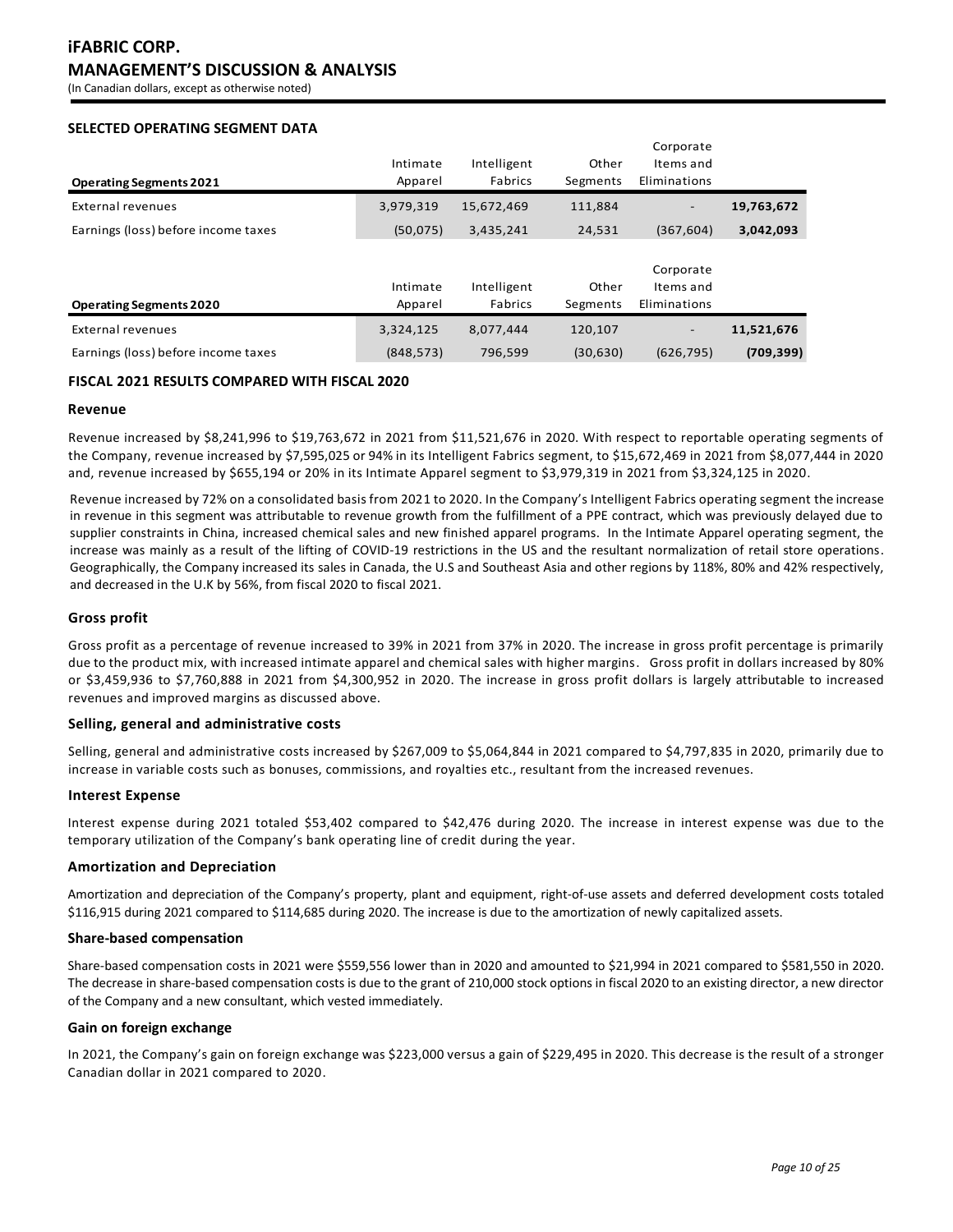### **Government grants**

The Company applied for multiple government programs, including the Canadian Emergency Wage Subsidy ("CEWS") and the Canada Emergency Commercial Rent Assistance ("CECRA") program due to the impact of COVID-19 on operations, particularly in its Intimate Apparel segment. In 2021, the Company received \$296,003 relating to CEWS with \$10,984 receivable at fiscal year-end. In 2020, the Company received \$256,942 relating to CEWS, with \$23,894 receivable at fiscal year-end. The Company also received \$69,893 relating to CECRA. The amount is being amortized over the remaining lease term and unamortized amounts are included in deferred rent asset in accounts receivable.

### **Provision (recovery) of income taxes**

The Company's provision of income taxes in 2021 was \$667,087, compared to a recovery of income taxes of \$84,688 in 2020. The increase is due to increased earnings in 2021 compared to 2020. Included in the earnings (loss) before income taxes are certain non-deductible items for tax purposes, for example share based compensation. Differences in the amounts of non-deductible expenses is the primary reason for the change in the Company's effective income tax rate from 2021 to 2020.

#### **Net earnings (loss) and EBITDA**

Net earnings attributable to iFabric's shareholders during 2021 was \$2,369,698 (\$0.084 and \$0.081 per share, basic and diluted respectively) compared to a net loss of \$617,770 in 2020 (\$0.023 per share, basic and diluted). The increase in the attributable net earnings of \$2,987,468 in 2021 versus 2020 is largely attributable to increased revenues of \$8,241,996, increased gross profit dollars of \$3,459,936, and a decrease in noncash share based compensation of \$559,556. Adjusted EBITDA for fiscal 2021 amounted to \$3,234,404 compared to adjusted EBITDA of \$29,582 in 2020, representing an increase of \$3,204,822 for the same reasons.

# **Other comprehensive earnings (loss)**

The Company's subsidiaries Coconut Grove Pads Inc., Intelligent Fabric Technologies (North America) Inc., and Protx (Shanghai) Trading Co., Ltd., currently utilize the United States dollar as their functional currency due to the prevalence of United States dollar denominated transactions in their operations. Accordingly, all unrealized exchange differences resultant from the translation of balances from the functional currency (US dollars) to the presentation currency (Canadian dollars) are recognized in other comprehensive income. In 2021, a loss of \$242,697 was included in other comprehensive loss, in respect of the accumulated unrealized loss arising on the currency translation of foreign operations, compared to a loss of \$92,053 included in the same period in 2020. Total comprehensive earnings amounted to \$2,286,852 in 2021 compared to a total comprehensive loss \$716,764 in 2020.

# **SEASONALITY AND QUARTERLY FLUCTUATIONS**

The Company's business is seasonal and results of operations for any interim period are not necessarily indicative of results of operations for the full fiscal year. All quarterly results and figures, and their related discussion topics, are unaudited.

### **SUMMARY OF QUARTERLY RESULTS**

| Fiscal 2021                                             | Q1        | Q <sub>2</sub> | Q3             | Q4        |
|---------------------------------------------------------|-----------|----------------|----------------|-----------|
| Revenue                                                 | 7,520,901 | 2,882,660      | 4,155,829      | 5,204,282 |
| Net earnings (loss) attributable to common shareholders | 1,602,282 | (141, 155)     | 705,406        | 203,165   |
| Net earnings (loss) per common share                    |           |                |                |           |
| Basic                                                   | 0.060     | (0.006)        | 0.024          | 0.006     |
| Diluted                                                 | 0.058     | (0.006)        | 0.023          | 0.006     |
|                                                         |           |                |                |           |
| Fiscal 2020                                             | Q1        | Q <sub>2</sub> | Q <sub>3</sub> | Q4        |
| Revenue                                                 | 2,596,841 | 2,252,090      | 3,057,712      | 3,615,033 |
| Net earnings (loss) attributable to common shareholders | 53,810    | (481, 746)     | (546, 926)     | 357,092   |
| Net earnings (loss) per common share                    |           |                |                |           |
| Basic                                                   | 0.002     | (0.018)        | (0.021)        | 0.014     |
| Diluted                                                 | 0.002     | (0.018)        | (0.021)        | 0.014     |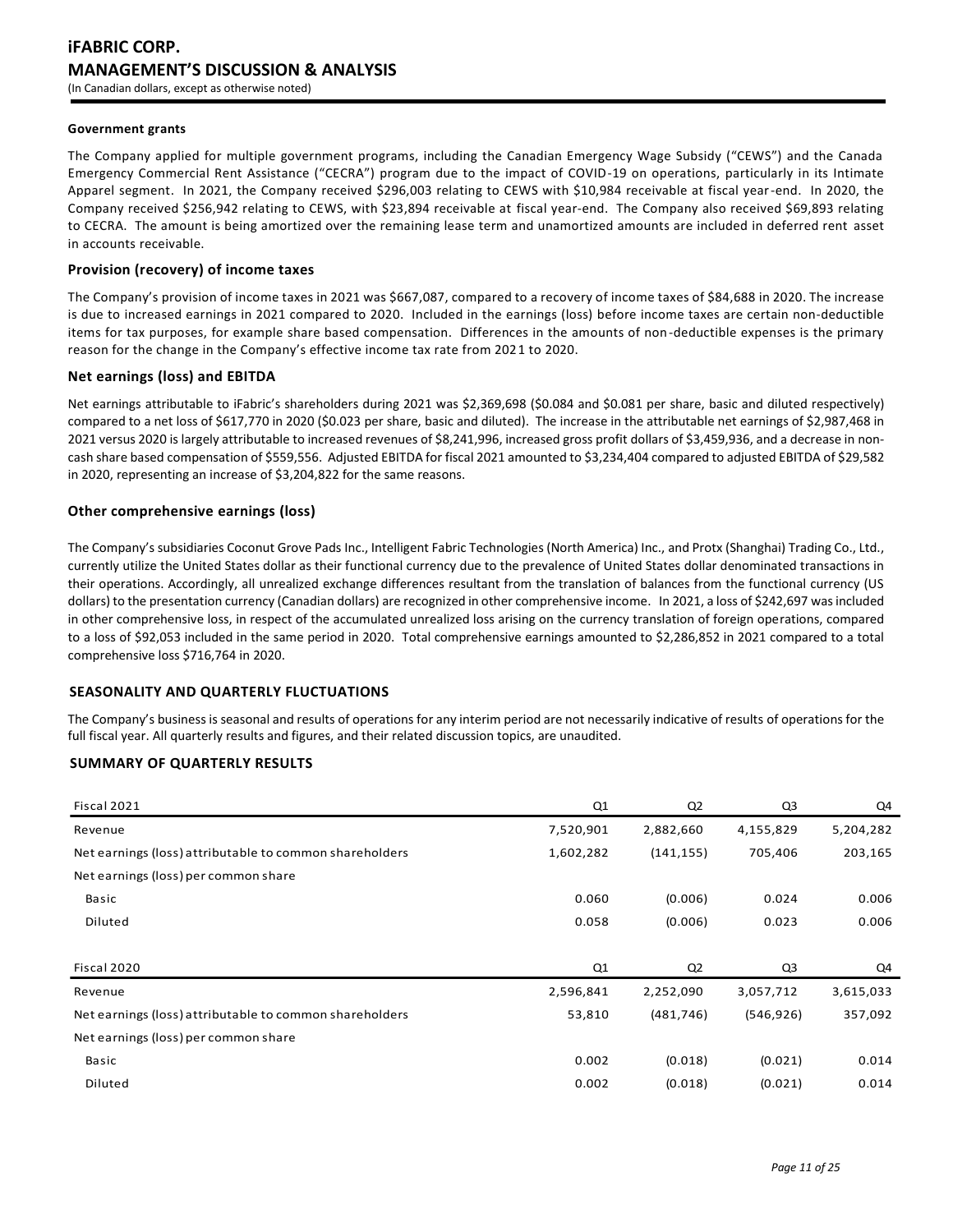# **Q4 2021 FINANCIAL HIGHLIGHTS**

|                                                                                                                 | 2021      | 2020      |
|-----------------------------------------------------------------------------------------------------------------|-----------|-----------|
|                                                                                                                 |           |           |
| Revenue                                                                                                         | 5,204,282 | 3,615,033 |
| Earnings from operations                                                                                        | 161,602   | 171,810   |
| Share based compensation                                                                                        | (2,998)   | (55, 945) |
| Adjusted EBITDA *(Note)                                                                                         | 354,290   | 480,720   |
| Net earnings before tax                                                                                         | 307,915   | 388,185   |
| Net earnings after tax                                                                                          |           |           |
| attributable to shareholders                                                                                    | 203,165   | 357,092   |
| Other comprehensive earnings (loss)                                                                             | 143,348   | (89, 731) |
| Total comprehensive earnings                                                                                    | 333,078   | 253,164   |
| Net earnings per share                                                                                          |           |           |
| Basic                                                                                                           | 0.006     | 0.014     |
| Diluted                                                                                                         | 0.006     | 0.014     |
| the contract of the contract of the contract of the contract of the contract of the contract of the contract of |           |           |

*\*Note: Adjusted EBITDA represents earnings before interest, taxes, depreciation, amortization and share based compensation*

### **2021 FOURTH QUARTER RESULTS COMPARED WITH 2020 FOURTH QUARTER RESULTS**

#### **Revenue**

Revenue during Q4 2021 increased by 44% or \$1,589,249 to \$5,204,282 from \$3,615,033 during Q4 2020. With regard to its two main operating segments, revenue in its Intelligent Fabrics segment increased by 53% or \$1,354,181 to \$3,920,318 in Q4 2021 from \$2,566,137 in Q4 2020 whereas, revenue in its Intimate Apparel segment increased by 40% or \$360,695 to \$1,255,993 in Q4 2021 from \$895,298 in Q4 2020. The increase in Intimate Apparel operating segment revenue in Q4 2021 versus Q4 2020 was primarily attributable to the lifting of COVID-19 restrictions in the US and the resultant normalization of retail store operations. For the Intelligent Fabrics segment increased revenues were attributable to increased chemical sales and new finished performance apparel programs for a major Canadian retailer.

### **Gross profit**

Gross profit as a percentage of revenue during Q4 2021 decreased to 32% from 43% in Q4 2020. The decrease in gross profit percentage in Q4 2020 is mostly attributable to the sales mix for the quarter, which had a greater proportion of Intelligent Fabric finished apparel sales which are at lower margins, when compared to Q4 2020. Gross profit in dollars during Q4 2021 increased by 6% or \$98,977 to \$1,668,142, from \$1,569,165 in Q4 2020. The increase in gross profit in dollars is attributable to increased revenue as discussed above.

### **Selling, general and administrative costs**

Selling, general and administrative costs during Q4 2021 increased by \$155,345 or 12%, to \$1,460,165 from \$1,304,820 in Q4 2020, mainly attributable to an increase in bonuses granted to the Company's management.

# **Interest expense**

Interest expense during Q4 2021 was \$10,142 compared to \$7,919 during Q4 2020.

### **Amortization and Depreciation**

Amortization and depreciation of the Company's property, plant and equipment and deferred development costs totaled \$33,235 during Q4 2021 compared to \$28,672 during Q4 2020. The increase is due to new assets acquired in the current quarter.

#### **Government grants**

During the quarter, the Company applied for multiple programs, including CEWS and CECRA due to the impact of COVID-19 on operations particularly in its Intimate Apparel segment. In 2021, the Company received \$28,813 with \$10,984 receivable at quarter-end relating to CEWS. In 2020, the Company received \$135,136 with \$23,894 receivable at quarter-end relating to CEWS. The Company also received \$34,946 relating to CECRA which is being amortized over the remaining lease term with unamortized amounts included as a deferred rent asset in accounts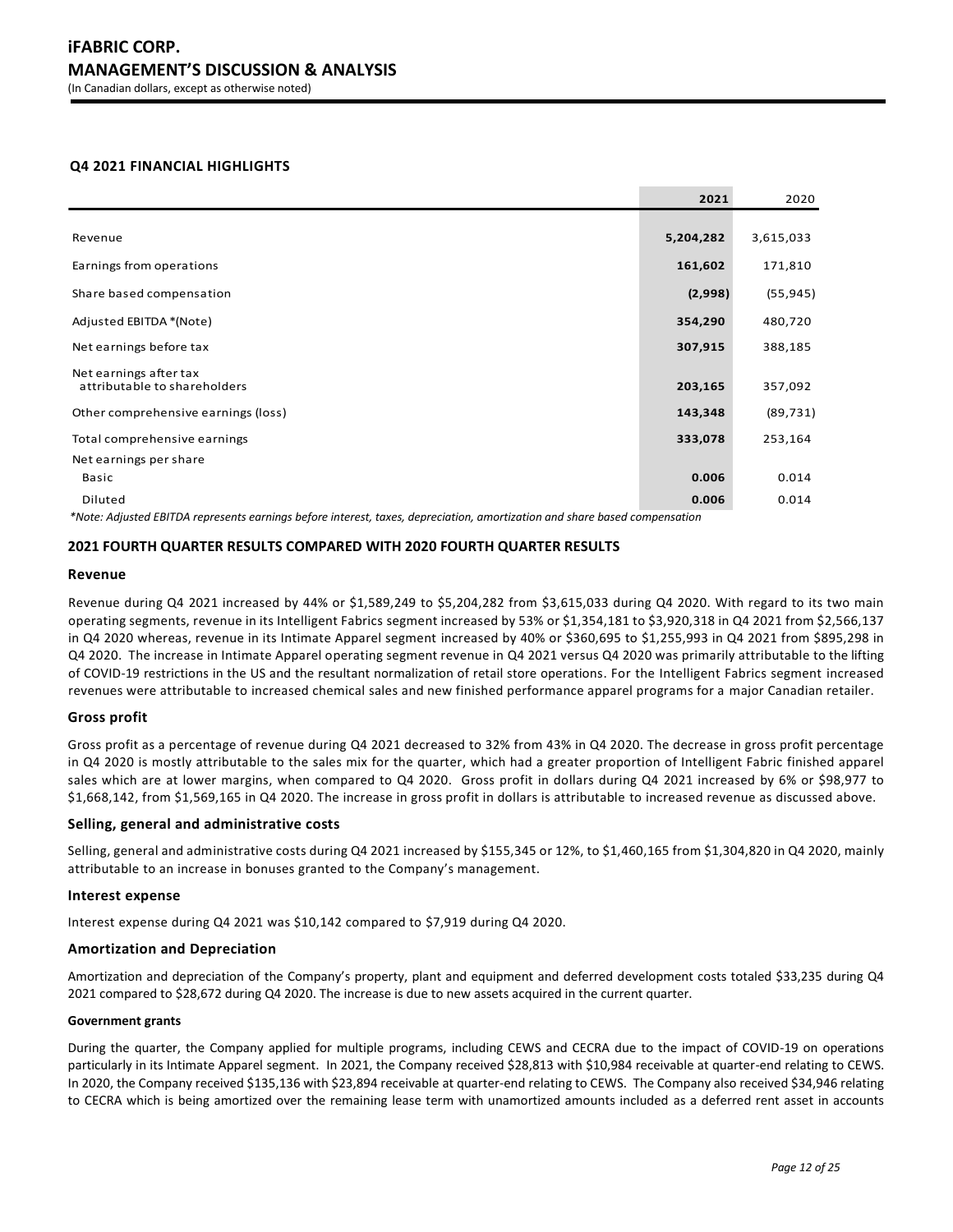### receivable.

# **Provision (recovery) of income taxes**

The Company's provision of income taxes in Q4 2021 was \$118,185, compared to a provision of income taxes of \$45,290 in Q4 202 0. The increase is due to increased earnings in 2021 compared to 2020. Included in the earnings (loss) before income taxes are certain nondeductible items for tax purposes, for example share based compensation. Differences in the amounts of non-deductible expenses is the primary reason for the change in the Company's effective income tax rate from 2021 to 2020.

# **Net earnings and EBITDA**

Net earnings after tax attributable to iFabric's shareholders during Q4 2021 was \$203,165 (\$0.006 and \$0.006 per share, basic and diluted) compared to net earnings of \$357,092 (\$0.014 per share, basic and diluted) during Q4 2020. Adjusted EBITDA for Q4 2021 amounted to \$354,290 compared to adjusted EBITDA of \$480,720 in 2020.

# **Other comprehensive earnings (loss)**

The Company's subsidiaries Coconut Grove Pads Inc. and, Intelligent Fabric Technologies (North America) Inc., and Protx (Shanghai) Trading Co. Ltd., utilize the United States dollar as their functional currency due to the prevalence of United States dollar denominated transactions in their operations. Accordingly, all unrealized exchange differences resultant from the translation of balances from the functional currency (US dollars) to the presentation currency (Canadian dollars) are recognized in other comprehensive income. For Q4 2021, there was an increase of \$143,348 in other comprehensive earnings compared to a decrease of \$89,731 in Q4 2020, in respect of unrealized losses arising on currency translation of foreign operations. The main reason for these increase was the weakening of the Canadian dollar towards the end of 2021 compared to the strengthening of the Canadian dollar towards the end of 2020.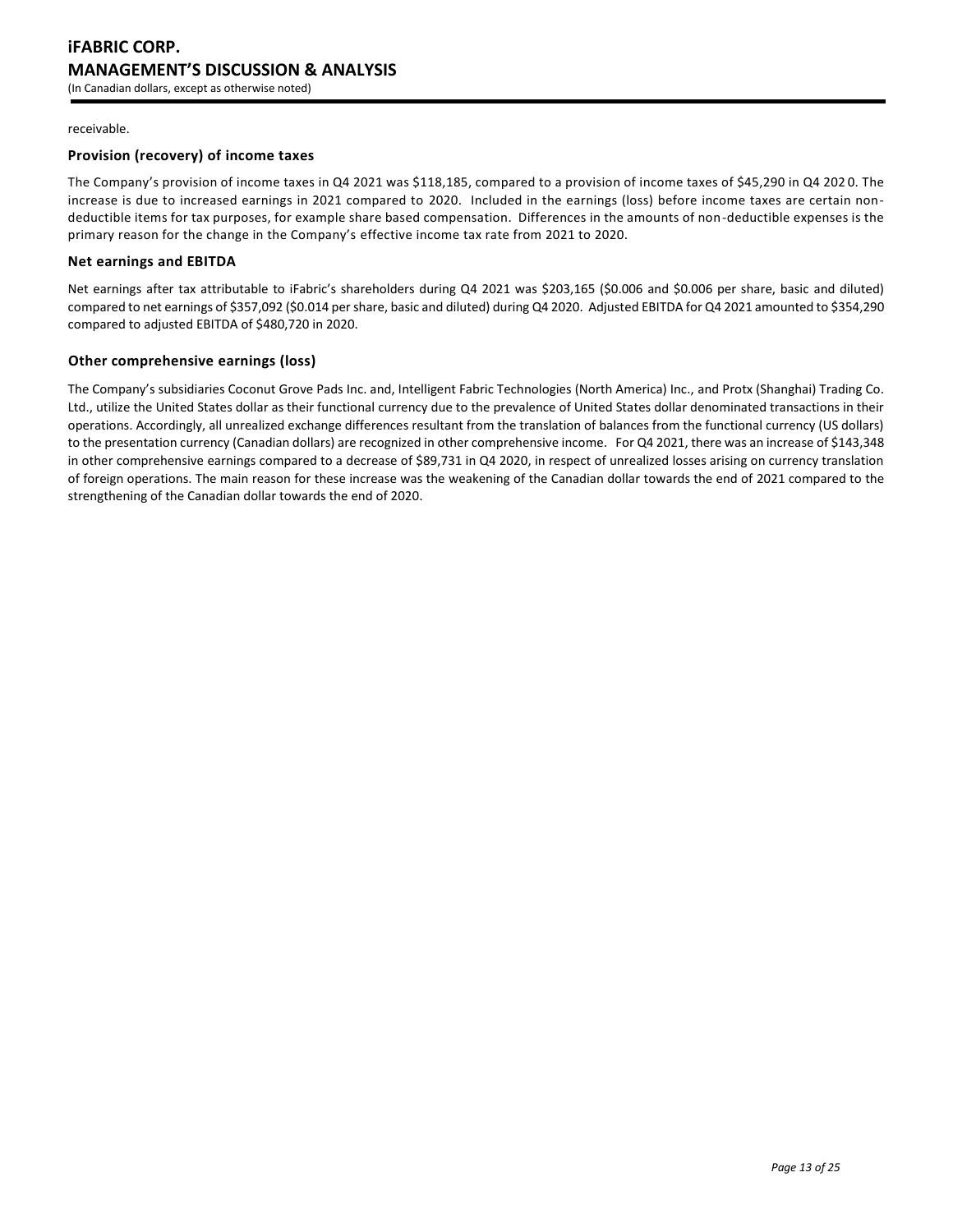The following table sets forth the Company's consolidated statements of financial position as at September 30, 2021 and September 30, 2020:

|                                                         | September 30, | September 30, |
|---------------------------------------------------------|---------------|---------------|
| As at                                                   | 2021          | 2020          |
| <b>ASSETS</b>                                           |               |               |
| <b>Current assets</b>                                   |               |               |
| Cash                                                    | 8,901,718     | 1,160,428     |
| Accounts receivable                                     | 6,452,896     | 4,442,787     |
| Inventories                                             | 3,015,010     | 3,138,128     |
| Income taxes recoverable                                | 90,521        | 265,982       |
| Prepaid expenses and deposits                           | 4,734,352     | 4,106,986     |
| Foreign exchange forward contracts                      |               | 126,994       |
| Total current assets                                    | 23,194,497    | 13,241,305    |
| <b>Non-current assets</b>                               |               |               |
| Due from related parties                                | 131,404       | 112,248       |
| Property, plant and equipment                           | 2,942,104     | 2,744,875     |
| Right-of-use assets                                     | 54,168        | 61,735        |
| Deferred development costs                              | 231,658       | 258,478       |
| Deferred income taxes                                   | 1,020,984     | 1,040,400     |
| Goodwill                                                | 55,050        | 55,050        |
| <b>Total non-current assets</b>                         | 4,435,368     | 4,272,786     |
| <b>Total assets</b>                                     | 27,629,865    | 17,514,091    |
| <b>LIABILITIES</b>                                      |               |               |
| <b>Current liabilities</b>                              |               |               |
| Accounts payable and accrued liabilities                | 2,941,445     | 1,771,983     |
| Customer deposits                                       | 151,315       | 3,909,093     |
| Income taxes payable                                    | 256,426       | 324,775       |
| Deferred revenue                                        | 25,609        | 57,770        |
| Current portion of contract liability                   | 180,509       | 165,611       |
| Current portion of lease liability                      | 30,613        | 30,037        |
| Current portion due to related parties                  |               | 38            |
| Current portion of bank loan payable                    | 1,215,464     | 1,259,783     |
| <b>Total current liabilities</b>                        | 4,801,381     | 7,519,090     |
| <b>Non-current liabilities</b>                          |               |               |
| Non-current portion of contract liability               |               | 122,560       |
| Non-current portion of lease liability                  | 20,855        | 25,398        |
| Due to related parties                                  | 530,422       | 502,172       |
| Total non-current liabilities                           | 551,277       | 650,130       |
| <b>Total liabilities</b>                                | 5,352,658     | 8,169,220     |
| Commitments                                             |               |               |
| <b>EQUITY</b>                                           |               |               |
| Equity attributable to iFabric Corp. shareholders       |               |               |
| <b>Capital stock</b>                                    | 13,585,774    | 3,282,276     |
| <b>Reserves</b>                                         | 3,264,746     | 2,768,217     |
| <b>Retained earnings</b>                                | 5,612,925     | 3,243,227     |
| Accumulated other comprehensive earnings                | (196, 551)    | 46,146        |
| Total equity attributable to iFabric Corp. shareholders | 22,266,894    | 9,339,866     |
| Non-controlling interest                                | 10,313        | 5,005         |
| <b>Total equity</b>                                     | 22,277,207    | 9,344,871     |
| <b>Total liabilities and equity</b>                     | 27,629,865    | 17,514,091    |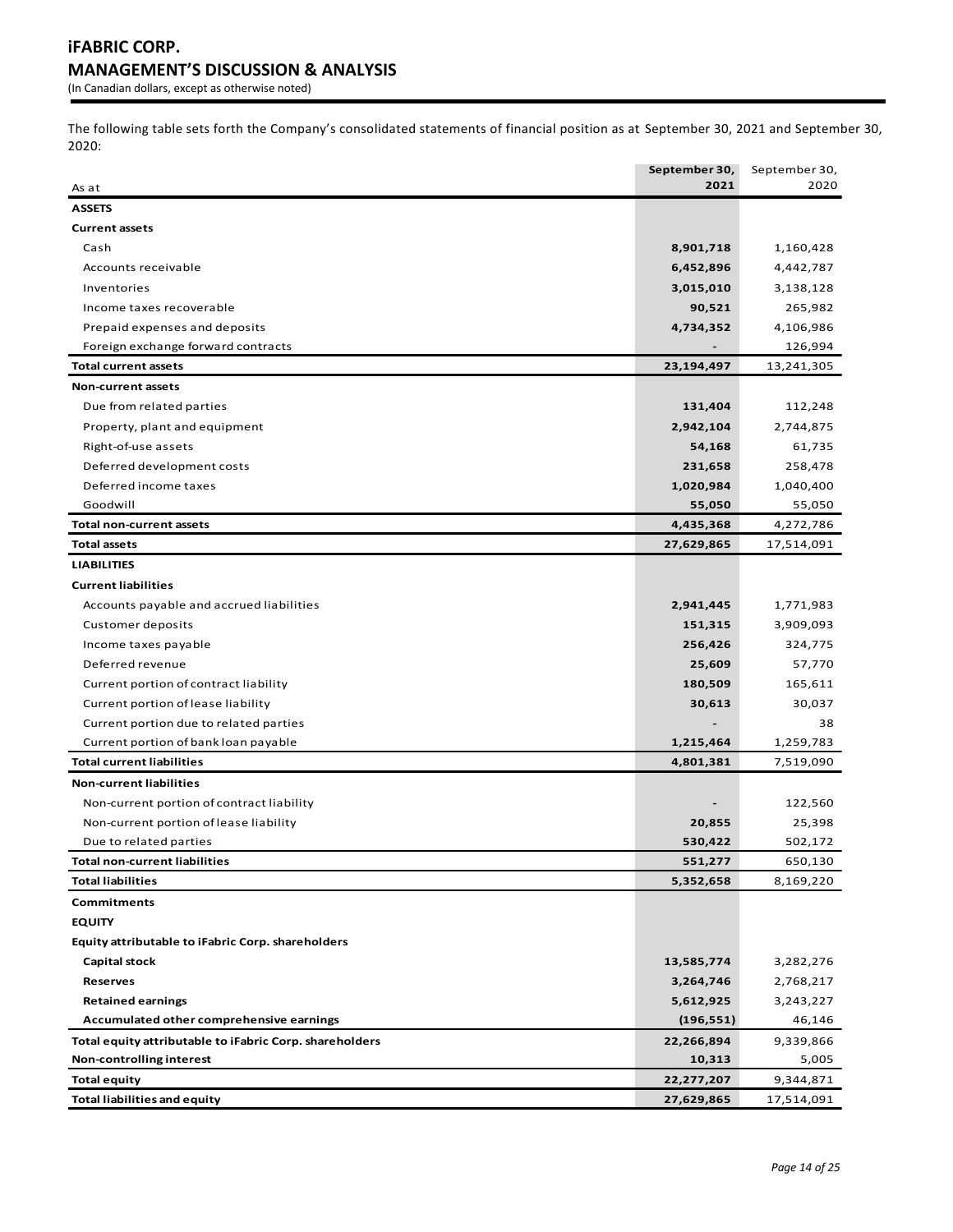# **OVERVIEW OF CONSOLIDATED STATEMENTS OF FINANCIAL POSITION**

The Company's cash balance increased to \$8,901,718 as at September 30, 2021 from \$1,160,248 as at September 30, 2020, mainly as a result of net proceeds of \$10,228,433 received from a private placement equity offering which closed on February 22, 2021.

Total accounts receivable at the end of 2021 was \$6,452,896 compared to \$4,442,787 at the end of 2020, representing an increase of \$2,010,109. This increase is attributable to increased chemical sales in Asia, as well as new programs for finished performance apparel in Canada which, shipped during the current quarter.

Total inventories decreased by \$123,118 to \$3,015,010 at the end of 2021 from \$3,138,128 at the end of 2020. The decrease was mainly attributable to increased demand for goods following from the relaxation of COVID-19 restrictions and the reopening of retail stores in the US and Canada.

Prepaid expenses and deposits increased by \$627,366 to \$4,734,352 at September 30, 2021, from \$4,106,986 at September 30, 2020, as a result of increased orders for replenishment inventory in respect of new and existing programs.

Property, plant and equipment at the end of 2021 totaled \$2,942,104 compared to \$2,744,875 at the end of 2020, representing an increase of \$197,229. The difference is attributable to the capitalization of upgrades to the Company's Markham premises, net of depreciation.

Right-of-use assets decreased to \$54,168 at the end of 2021 compared to \$61,735 at the end of 2020 with the difference attributable to depreciation.

Deferred development costs decreased to \$231,658 at the end of 2021 from \$258,478 at the end of 2020 with the difference attributable to amortization.

Deferred income taxes decreased to \$1,020,894 at the end of 2021 from \$1,040,400 at the end of 2020. The decrease is mostly attributable to the utilization of a portion of the non-capital losses previously incurred in the Intelligent Fabrics operating segment.

Total liabilities at the end of 2021 were \$2,816,562 lower than at the end of 2020 and amounted to \$5,352,658 compared to \$8,169,220. This decrease was mainly due to the fulfillment of a customer contract in 2021 for which advanced deposits had been received in 2020.

The Company is subject to risks including, but not limited to, the potential inability to raise additional funds through debt and/or equity financing to support the Company's development and continued operations, and to meet the Company's liabilities and commitments as they come due.

The Company's capital resources include a bank operating line, bank loan, and equity attributable to the Company's shareholders.

# **Bank Operating Line**

Two of the Company's subsidiaries share a demand operating loan with a tier one Canadian bank available to a maximum of \$3,750,000, against which \$0 was outstanding as at September 30, 2021 (September 30, 2020 – \$0). The loan facility bears interest at either the bank's prime lending rate or USD base rate, as applicable, plus 0.75%. The purpose of the credit facility is to provide for ongoing operating requirements including the financing of accounts receivable and inventories. The facility is secured by a first-ranking all-indebtedness collateral mortgage in the amount of \$3,000,000 on land and buildings, a general security agreement, an assignment of rents, as well as guarantees from the Company and two of its subsidiary companies.

#### **Bank Loan**

One of the Company's subsidiaries has a variable-rate demand term loan amounting to \$1,215,464 (2020 - \$1,259,783). The loan is payable in monthly payments of \$10,331 comprising principal and interest at the bank's prime interest rate plus 0.75% per annum, amortized over a fifteenyear period ending February 28, 2032, and secured by a first-ranking all-indebtedness collateral mortgage in the amount of \$3,000,000 on land and buildings, a general security agreement, an assignment of rents, as well as guarantees from the Company and three of its subsidiary companies. \$120,000 of the loan is funded by the Canada Emergency Business Account ("CEBA") which is interest free until December 31, 2022 and one third of the balance forgiven if repaid by December 31, 2022. Management expects to pay the minimum monthly payments on the bank loan, and two thirds of the balance of \$120,000 of CEBA within the next 12 months.

### **Working capital**

Working capital, represents current assets less current liabilities. As at September 30, 2021, the Company's working capital was \$18,393,116, compared to working capital of \$5,722,215 as at September 30, 2020, representing an increase of \$12,670,901. This increase is attributable to the proceeds of an offering of shares during the year as well as the net earnings for the year.

### **Operating activities**

Cash used in operating activities totaled \$2,221,671 in 2021, compared to an amount of \$1,062,202 used in operating activities during 2020. The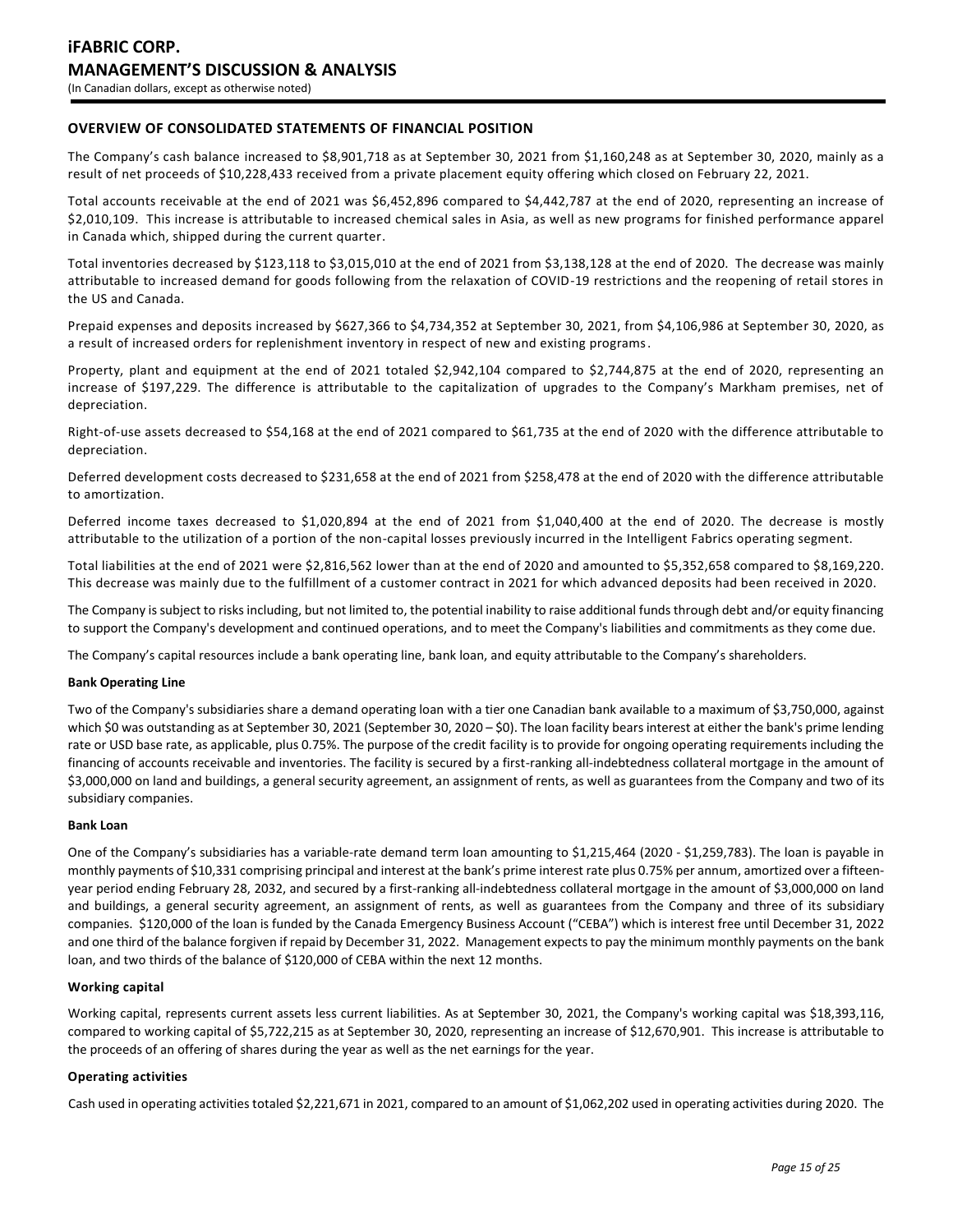increase in operational cash outflow can be largely attributed to the carrying of increased receivables following from increased revenues.

### **Financing activities**

Cash provided by financing activities during 2021 amounted to \$10,459,057, compared to \$205,154 provided by financing activities during 2020, representing an increase of \$10,253,903 in financing cash inflow. The difference can be mostly attributed to the net proceeds from a private placement of equity in the period as discussed above.

### **Investing activities**

Cash used in investing activities totaled \$253,399 in 2021 compared to an amount of \$178,019 used in investing activities during 2020 with the increase attributable to the capitalization of upgrades to the Company's Markham property.

# **OFF-BALANCE SHEET ARRANGEMENTS**

The Company has no off-balance sheet arrangements as of September 30, 2021, with the exception of the minimum guaranteed royalties and operating leases as noted in the "Commitments & Contractual Obligations" section below.

# **COMMITMENTS & CONTRACTUAL OBLIGATIONS**

The following details the Company's contractual obligations, under various operating lease agreements as at September 30, 2021:

|                                       | Payments due by fiscal year end |        |        |       |            |              |
|---------------------------------------|---------------------------------|--------|--------|-------|------------|--------------|
|                                       |                                 |        |        |       | Subsequent |              |
| <b>Contractual obligations</b>        | 2022                            | 2023   | 2024   | 2025  | vears      | <b>Total</b> |
| Minimum guaranteed royalties & leases | 34.569                          | 14.011 | 14.011 | 3.503 |            | 66.094       |

The Company's other commitments are outlined below:

- The Company enters into foreign exchange forward contracts from time to time to manage the risks associated with exchange rate fluctuations. See note 7 to the Company's 2021 annual consolidated financial statements for more information.
- In terms of a worldwide license agreement, the Company has the right to use trademarks in connection with the manufacture, marketing, sale and distribution of certain licensed products. During the license term, the Company is required to pay a quarterly royalty on its net sales as defined in the agreement, on all products sold under the licensed marks. The effective royalty rates vary depending on the distribution channel and range from 0-10%. Minimum annual royalties have been established for the balance of the contract period ending December 31, 2021 in a U.S. dollar amount of \$122,500. In addition, the Company is required to pay an advertising fee of 1-2%, depending on the distribution channel, payable quarterly, on its net sales as defined in the agreement, for promotion of the licensed products. The license term is in effect until December 31, 2021. This agreement was subsequently renewed for a two year term ending December 31, 2023.

# **RELATED PARTY TRANSACTIONS**

(a) Key management personnel of the Company are those individuals having authority and responsibility for planning, directing, and controlling the activities of the Company, including members of the Company's Board of Directors. The Company considers key management to be the Company's Board of Directors, which includes three executive officers of the Company.

Remuneration of key management personnel of the Company was as follows:

|                                                                                      | 2021    | 2020    |
|--------------------------------------------------------------------------------------|---------|---------|
| Salaries, management and professional fees, directors' fees, and short-term benefits | 933,213 | 829,193 |
| Share-based compensation                                                             | 21.994  | 40,349  |
|                                                                                      | 955.207 | 869.542 |

Further information about the remuneration of certain individual executive officers and members of the Board of Directors will be provided in the Company's Management Information Circular, to be filed in respect of its fiscal 2021 shareholders' meeting.

(b) Included in selling, general and administrative costs are management fees in the amount of \$25,000 (2020 - \$22,500) paid to a company controlled by a director of one of the Company's subsidiaries.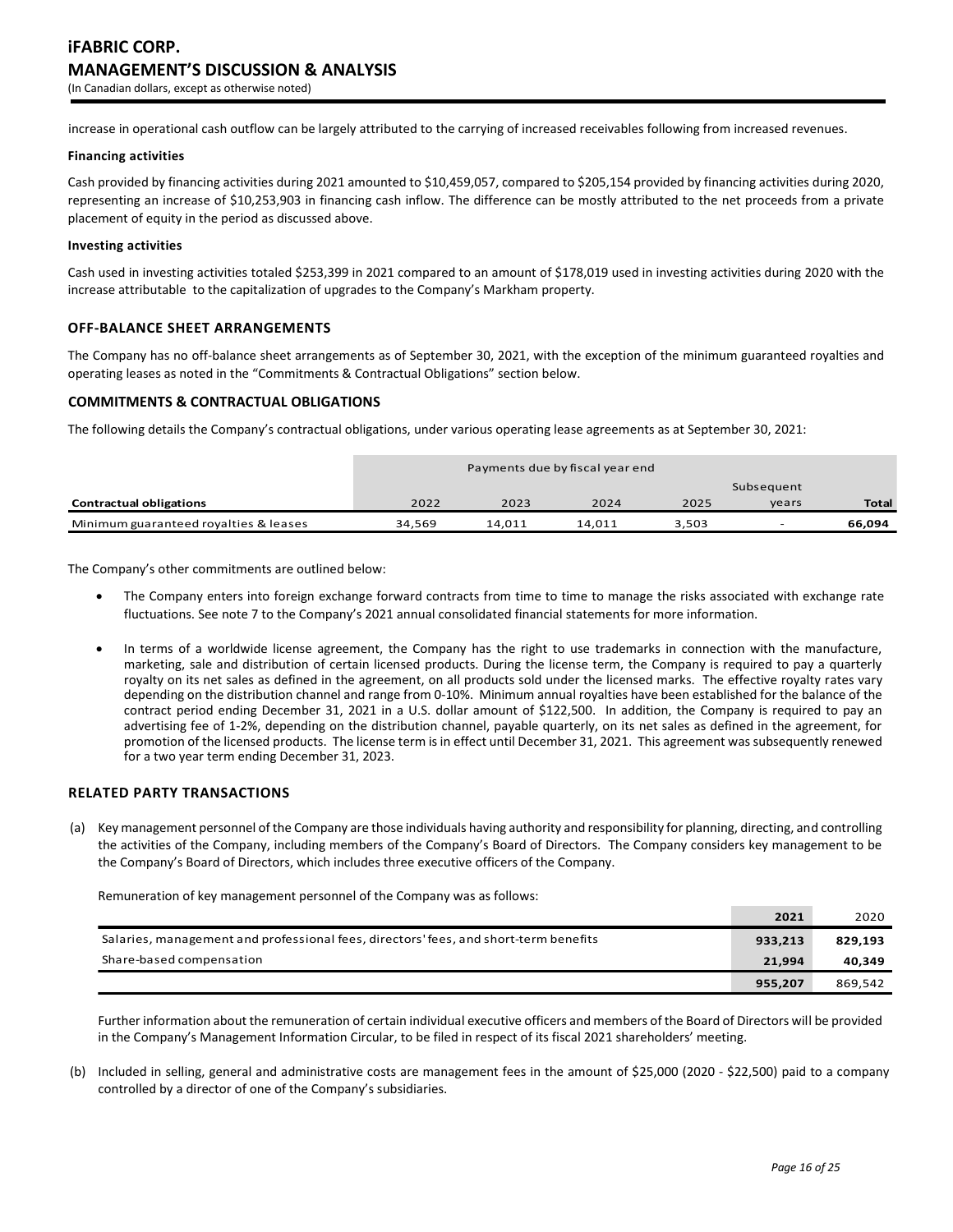- (c) Included in revenue is rental income earned in the amount of \$34,200 (2020 \$21,375) from a company controlled by a director of one of the Company's subsidiaries.
- (d) Included in accounts payable and accrued liabilities is an amount of \$222,000 (2020 \$13,000) due to directors and key management personnel of the Company in respect of unpaid fees.
- (e) Included in selling, general and administrative costs is an amount of \$32,333 (2020 \$58,957) paid to the spouse of an executive officer of the Company for marketing and administrative services rendered.
- (f) There is an amount of \$131,404 due from executive officers (2020 \$112,248) in respect to company loans and an amount of \$530,422 due to a director of one of the Company's subsidiaries (2020 - \$502,172) in respect to unpaid fees.

# **OUTSTANDING SHARE DATA**

As of the date of this MD&A, the Company had 29,624,467 common shares outstanding. Furthermore, as of the date of this MD&A, the Company had 1,629,000 options issued and outstanding, of which 1,579,000 were exercisable as well as 2,948,717 common share purchase warrants and 176,923 compensation options issued pursuant to an equity offering which, closed on February 22, 2021.

### **RISKS**

A number of risk factors known and unknown may affect the operations of iFabric. One should consider the following and all of the other information included in this document and in other documents filed under the Company's profile on SEDAR when considering investing in the securities of the Company.

The following specific factors could materially adversely affect the Company and should be considered when deciding whether to make an investment in the Company. The risks and uncertainties described in this Management Discussion & Analysis and the information incorporated by reference herein are those the Company currently believes to be material, but they are not the only ones it faces. If any of the following risks, or any other risks and uncertainties that the Company has not yet identified or that it currently considers not to be material, actually occur or become material risks, the Company's business, prospects, financial condition, results of operations and cash flows and consequently the price of the common shares could be materially and adversely affected. In all these cases, the trading price of the common shares could decline, and prospective investors could lose all or part of their investment.

COVID-19 has caused significant business disruptions. In March 2020, the COVID-19 pandemic was declared to be a global pandemic by the World Health Organization. The rapidly evolving COVID-19 situation poses various risks to the Company's business, certain of which are detailed below. Any one of these risks, or a combination of these risks and others beyond the Company's control, could result in further adverse impacts on its business, financial condition and results of operations. In addition, the following factors, categorized by the primary nature of the associated risk, could affect the Company's financial performance and cause actual results, plans and expectations to differ materially from those expressed or implied in any of the forward-looking statements contained in this Management Discussion & Analysis.

#### Financial Risks

### **Credit risk**

Credit risk arises from the potential that a counter party will fail to perform its obligations. The Company routinely assesses the financial strength of its customers to mitigate its exposure to credit risk.

The Company's maximum exposure to credit risk is \$6,452,896 (2020 - \$4,442,787). Included in selling, general and administrative costs are bad debts of \$0 (2020 - \$208,000) expensed during the year.

The aging of trade accounts receivable is as follows:

|                                                | September 30,<br>2021 | September 30,<br>2020 |
|------------------------------------------------|-----------------------|-----------------------|
| Trade receivables not past due                 | 4,178,421             | 3,340,562             |
| Trade receivables past due and not impaired    |                       |                       |
| Under 31 days                                  | 940,264               | 630,421               |
| $31 - 60$ days                                 | 513,530               | 31,831                |
| $61 - 90$ days                                 | 448,772               | 8,400                 |
| Over 90 days                                   | 353,610               | 353,549               |
| Trade receivables, net of expected credit loss |                       |                       |
| allowance                                      | 6,434,597             | 4,364,763             |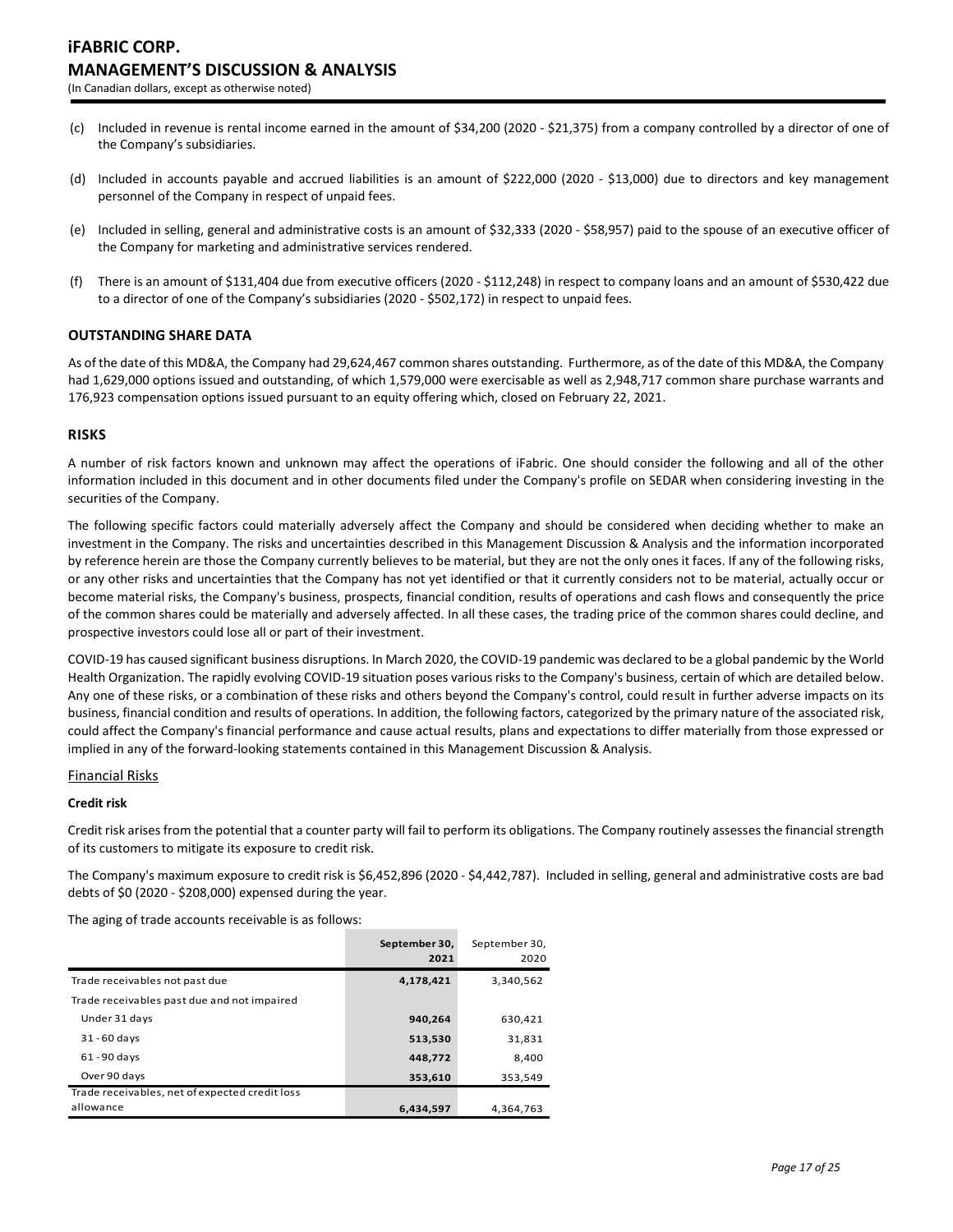#### **Economic dependence**

Approximately 63% of the Company's total sales were to three customers (2020 - 58% of sales were to three customers). These customers relate to the Intelligent Fabrics segment. At September 30, 2021, three customers accounted for 76% (September 30, 2020 - three customers accounted for 77%) of the Company's accounts receivable. Approximately 67% of the Company's total purchases were from four vendors (2020 – 63% of purchases were from four vendors), one of which is related to a distributor of the Company.

#### **Liquidity risk**

Liquidity risk is the risk that the Company will encounter difficulties in meeting its obligations associated with its financial liabilities. The Company is exposed to this risk mainly with respect to its bank indebtedness, accounts payable and accrued liabilities, income taxes payable, related party loans, bank loan payable, and commitments. The Company reduces its exposure to liquidity risk by ensuring that it documents when authorized payments become due, maintains an adequate line of credit to pay trade creditors and repays long term debt interest and principal as it becomes due using cash generated from operations.

| Contractual cash             |                          |           |           |                          |                          |       |
|------------------------------|--------------------------|-----------|-----------|--------------------------|--------------------------|-------|
|                              | Carrying amount          | flow      | 2022      | 2023                     | 2024                     | 2025  |
| Minimum guaranteed royalties | $\overline{\phantom{a}}$ | $\sim$    | $\sim$    | $\overline{\phantom{a}}$ | $\overline{\phantom{a}}$ |       |
| Lease obligations            | 51,468                   | 66,094    | 34,569    | 14,011                   | 14,011                   | 3,503 |
| Bank loan payable            | 1,215,464                | 1,215,464 | 1,215,464 | $\overline{\phantom{a}}$ | $\overline{\phantom{a}}$ |       |
| Trade and other payables     | 2,941,445                | 2,731,445 | 2,731,445 | $\overline{\phantom{a}}$ | $\overline{\phantom{a}}$ |       |
| Related party loans          | 530,422                  | 530,422   |           | 530.422                  | $\overline{\phantom{a}}$ |       |
|                              | 4,738,799                | 4,543,425 | 3,981,478 | 544,433                  | 14,011                   | 3,503 |

### **Market risk**

Market risk is the risk that the fair value or future cash flows of a financial instrument will fluctuate because of changes in market prices. Market risk comprises three types of risk: currency risk, interest rate risk and other price risk. The Company is exposed to currency and interest rate risk.

#### **Currency risk**

The Company conducts certain of its operations in U.S. Dollars ("USD"), British Pounds Sterling ("GBP"), and New Taiwanese Dollars ("TWD") and Chinese Yuan ("RMB"). The Company manages its currency risk with foreign exchange forward contracts. The following balances were included in the 2021 financial statements:

| <b>USD</b>                                       | September 30,<br>2021 | September 30,<br>2020 |
|--------------------------------------------------|-----------------------|-----------------------|
| Cash                                             | 730,865               | 453,248               |
| Accounts receivable                              | 1,028,472             | 810,632               |
| Accounts payable and accrued liabilities         | (1, 150, 481)         | (344, 331)            |
| Prepaids and deposits                            | 3,031,763             | 2,946,521             |
| Foreign exchange forward contract margin deposit |                       | 59,970                |
|                                                  | 3,640,619             | 3,926,040             |
|                                                  |                       |                       |
| <b>GBP</b>                                       | September 30,<br>2021 | September 30,<br>2020 |
| Cash                                             |                       | 4,875                 |
| Accounts receivable                              |                       | 18,555                |
|                                                  |                       | 23,430                |
|                                                  |                       |                       |
| <b>TWD</b>                                       | September 30,<br>2021 | September 30,<br>2020 |
| Cash                                             | 6,277,565             | 1,323,541             |
| Accounts receivable                              | 10,807,553            | 10,385,001            |
| Accounts payable and accrued liabilities         | (121, 924)            | (188, 832)            |
|                                                  | 16,963,194            | 11,519,710            |
|                                                  |                       |                       |
| <b>RMB</b>                                       | September 30,<br>2021 | September 30,<br>2020 |
| Cash                                             | 4,158,944             | 1,521,130             |
| Accounts receivable                              | 10,885,585            | 10,623,615            |
|                                                  |                       |                       |
| Accounts payable and accrued liabilities         | (4, 410, 153)         | (4, 112, 811)         |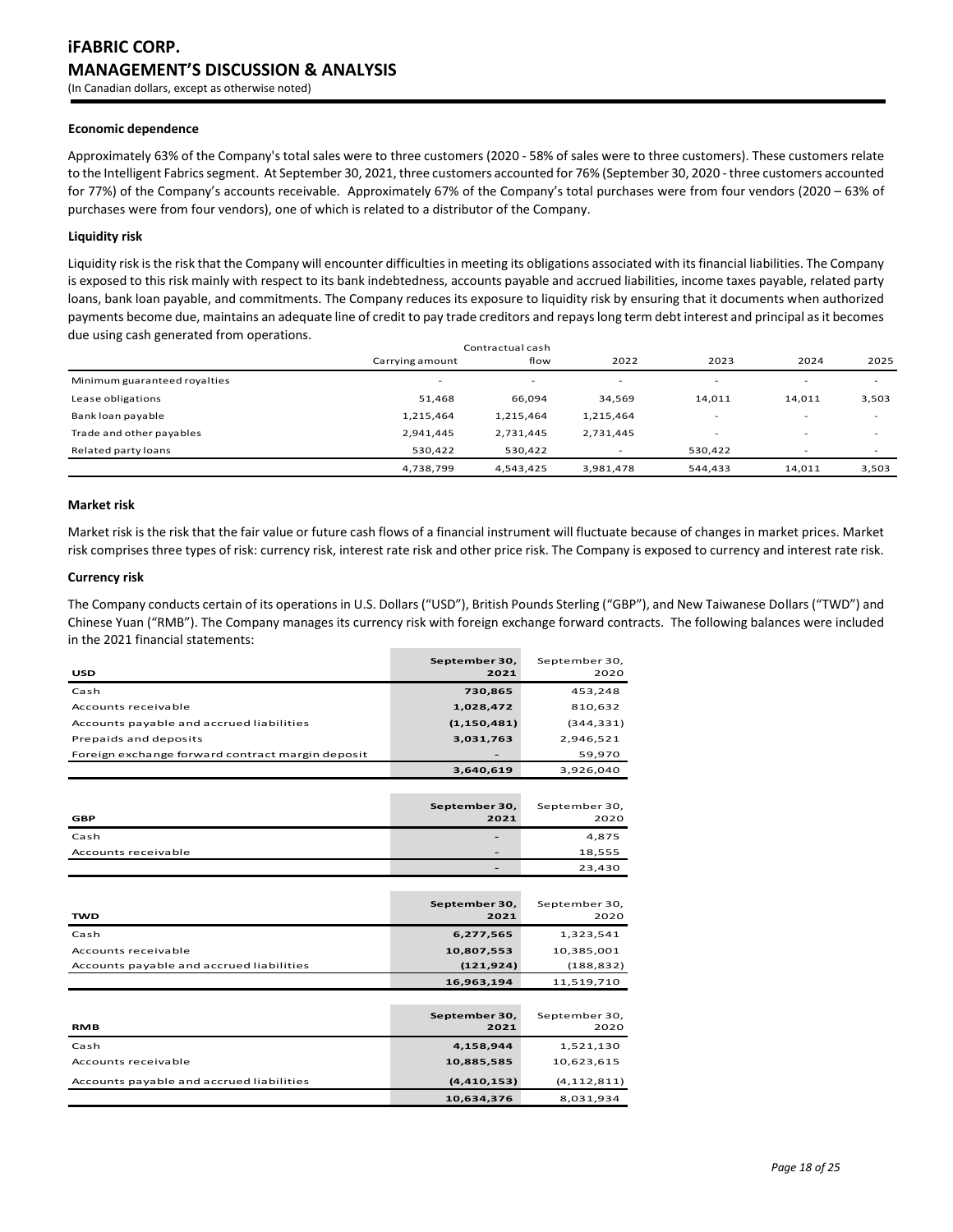The Company has performed a sensitivity analysis on its foreign currency denominated financial instruments. The effect of a 5% strengthening (weakening) of the USD against the Canadian Dollar as at September 30, 2021, in relation to the net amount of USD-denominated currency balances, would have resulted in an increase (decrease) of approximately \$170,000 in net earnings (loss) for 2021, all other variables held constant. The effect of a 5% strengthening (weakening) of the TWD against the Canadian Dollar as at September 30, 2021, in relation to the net amount of TWD-denominated currency balances, would have resulted in an increase (decrease) of approximately \$28,000 in net earnings (loss) for 2021, all other variables held constant. The effect of a 5% strengthening (weakening) of the RMB against the Canadian Dollar as at September 30, 2021, in relation to the net amount of RMB-denominated currency balances, would have resulted in an increase (decrease) of approximately \$77,000 to the net earnings (loss) for 2021, all other variables held constant.

The RMB located in China is not freely convertible into other currencies. However, under China's Foreign Exchange Control Regulations and Administration of Settlement, Sale and Payment of Foreign Exchange Regulations, the Company is permitted to exchange RMB for other currencies through banks authorized to conduct foreign exchange business.

### **Interest rate risk**

Interest rate risk is the risk that the fair value or future cash flows of a financial instrument will fluctuate due to changes in market interest rates. The Company is exposed to interest rate risk on its secured bank loan and its bank operating line, which bear interest at floating rates, since changes in market rates can cause fluctuations in cash flows.

The Company has performed a sensitivity analysis on its interest rate risk. The effect of a 1% decrease (increase) in the average interest rate paid during the year would have resulted in an increase (decrease) of approximately \$9,000 in net earnings (loss) for 2021, all other variables held constant.

### Business Operation Risks

### **Competition**

The Company faces significant competition in both the Intimate Apparel and Intelligent Fabrics Divisions. In the Intimate Apparel Division, the Company is in direct competition with companies that design, manufacture, or distribute intimate apparel and accessories.

In the Intelligent Fabrics Division, the Company competes with other companies that manufacture or distribute sprays, topical liquids, creams, medications, or chemicals that:

- repel insects when applied to skin or textiles;
- kill bacteria or viruses when applied to textiles;
- assist with the healing of skin and the control of skin irritations when applied to textiles;
- repel or wick moisture on textiles;
- provide ultraviolet light protection on textiles; and
- provide temperature control on textiles.

The markets in which the Company operates are highly competitive. Competition may result in pricing pressures, reduced profit margins or lost market share or a failure to grow the Company's market share, any of which could substantially harm its business and results of operations. The Company competes directly against wholesalers and direct retailers of apparel, including large, diversified apparel companies with substantial market share and established companies expanding their production and marketing of apparel, as well as against large retailers. The Company also faces competition from wholesalers and direct retailers of traditional commodity apparel. Many of the Company's competitors are large companies with strong worldwide brand recognition. Because of the fragmented nature of the industry, the Company also competes with other apparel sellers. Many of the Company's competitors have significant competitive advantages, including longer operating histories, larger and broader customer bases, more established relationships with a broader set of suppliers, greater brand recognition and greater financial, research and development, store development, marketing, distribution and other resources than the Company does.

The Company's competitors may be able to achieve and maintain brand awareness and market share more quickly and effectively than the Company can. The Company's competitors may also be able to increase sales in their new and existing markets faster than it does by emphasizing different distribution channels than it does.

### **Economic Conditions and Consumer Spending**

In the Intimate Apparel Division, the Company's customer base consists of national and international retailers, independent stores, and boutiques. The success of this Division is dependent on customers perpetually replenishing their distribution channels with the Company's yearround merchandise, as well as ongoing commitments and purchase orders for seasonal fashion goods. The Company's ability to achieve the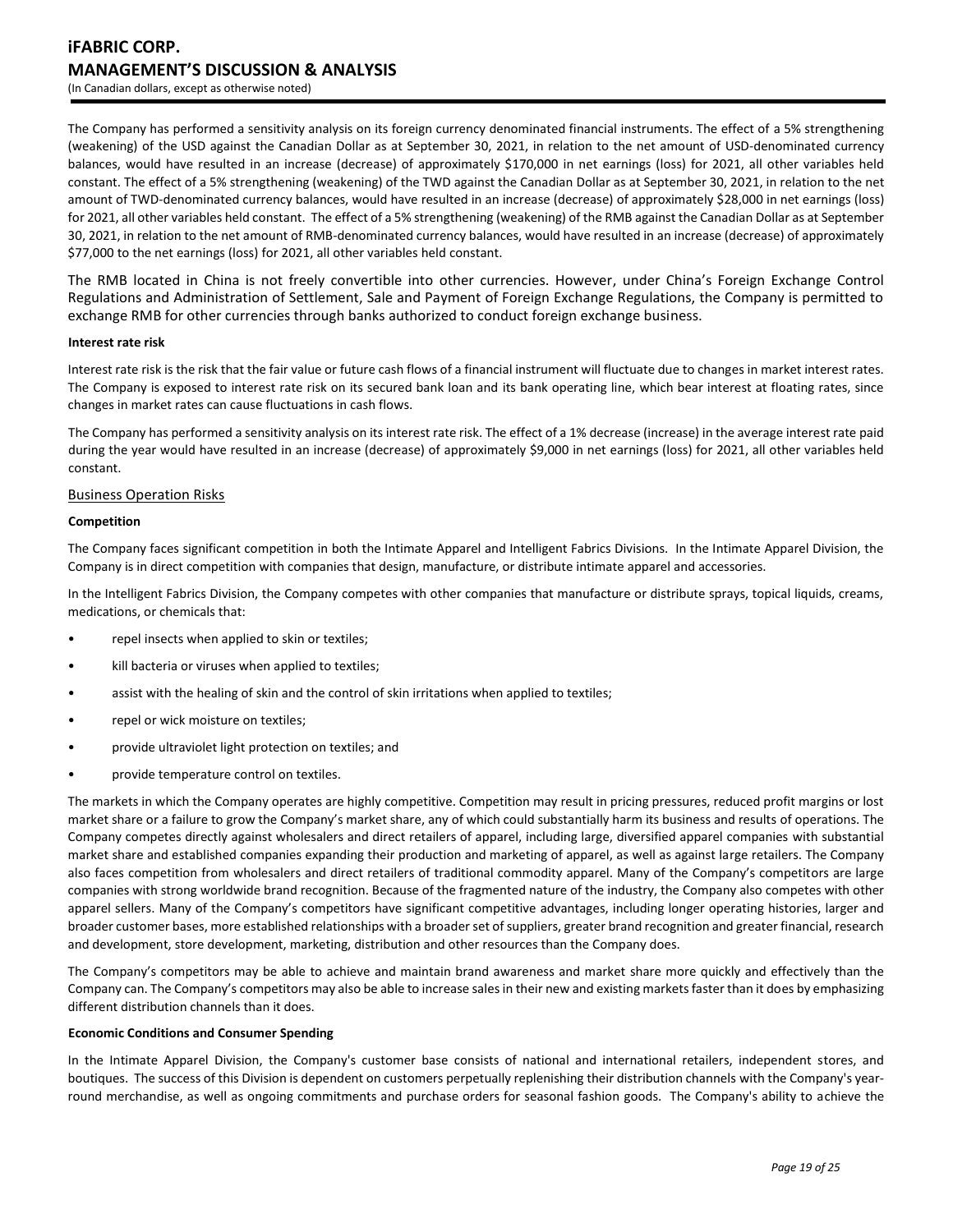expected volume and price points of sales indirectly depends on the retailer's continuous ability to sell the Company's merchandise to their end use consumers. The retail apparel industry is highly sensitive to adverse economic factors, such as consumer debt levels, interest rates, and unemployment rates. Any adverse effects of economic conditions on the retail industry can have a negative impact on the level of sales and gross margins that the Company expects to achieve.

Within its Intelligent Fabrics Division, the Company's primary customer base are mills and manufacturing centers that produce textiles which integrate the Company's chemical technologies. The demand for such technologies can be negatively impacted if retailers and distributors of textiles experience adverse consumer spending patterns due to weak economic conditions. This indirectly affects the Company's ability to execute sales volumes and price levels that are anticipated by management.

### **Licensing Arrangements**

The Company is reliant on a number of key licensing and distribution agreements and its future performance could be materially affected by a termination of one or more of such agreements. Termination could arise as a result of any of the following, among others:

- Failure to pay royalties or advertising contributions;
- Failure to meet minimum purchase obligations;
- Failure to achieve minimum sales targets;
- The breach of a material covenant;
- Failure to ship licensed products to authorized customers;
- Failure to give notice of intention to renew within the stipulated time period

### **Key Personnel**

The senior officers of the Company are critical to its success. In the event of the departure of a senior officer, the Company believes that it will be successful in attracting and retaining qualified successors but there can be no assurance of such success. Recruiting qualified personnel as the Company grows is critical to its success. As the Company's business activities grow, it will require additional key financial, administrative and technical personnel as well as additional operations staff. If the Company is not successful in attracting and training qualified personnel, the efficiency of its operations could be affected, which could have an adverse impact on the Company's future cash flows, earnings, results of operations and financial condition.

### **Technological Advancements**

With regard to the Company's Intelligent Fabrics Division, the chemical industry is subject to significant technological advancements, changing industry standards, market trends, customer preferences and competitive pressures which can, among other things, necessitate revisions in pricing strategies, price reductions and reduced profit margins. The success of the Company will depend on its ability to secure technological superiority in its products and maintain such superiority in the face of new technologies. No assurance can be given that further modification of product offerings of the Company will not be required in order to meet demands or to remain competitive.

#### **Intellectual Property**

The success of the Company will depend, in part, on its ability to maintain proprietary protection over its intellectual property and operate without infringing the proprietary rights of third parties. Despite precautions, it may be possible for a third party to copy or otherwise obtain and use the Company's technologies without authorization. There can be no assurance that any steps taken by the Company will prevent misappropriation of its intellectual property. In addition, intellectual property protection may be unavailable or limited in some foreign countries where laws or law enforcement practices may not protect the Company's intellectual property rights as fully as in the United States or Canada, and it may be more difficult for the Company to successfully register its intellectual property rights or challenge the use of those rights by other parties in these countries. If the Company fails to protect and maintain its intellectual property rights, the value of its brands could be diminished and the Company's competitive position may suffer.

In the event that any of the Company's intellectual property is successfully challenged, the Company could be forced to rebrand or re-engineer its products, which could result in loss of brand recognition and could require the Company to devote resources to advertising and marketing new brands and or product development and the Company's competitive position may suffer, which could have a material adverse effect on its financial condition.

Litigation may be necessary to protect and enforce the Company's intellectual property rights, or to defend against claims brought by third parties. Although the Company is not aware of any current claims, the Company's products may, or may be in the future, be claimed to violate intellectual property rights of third parties.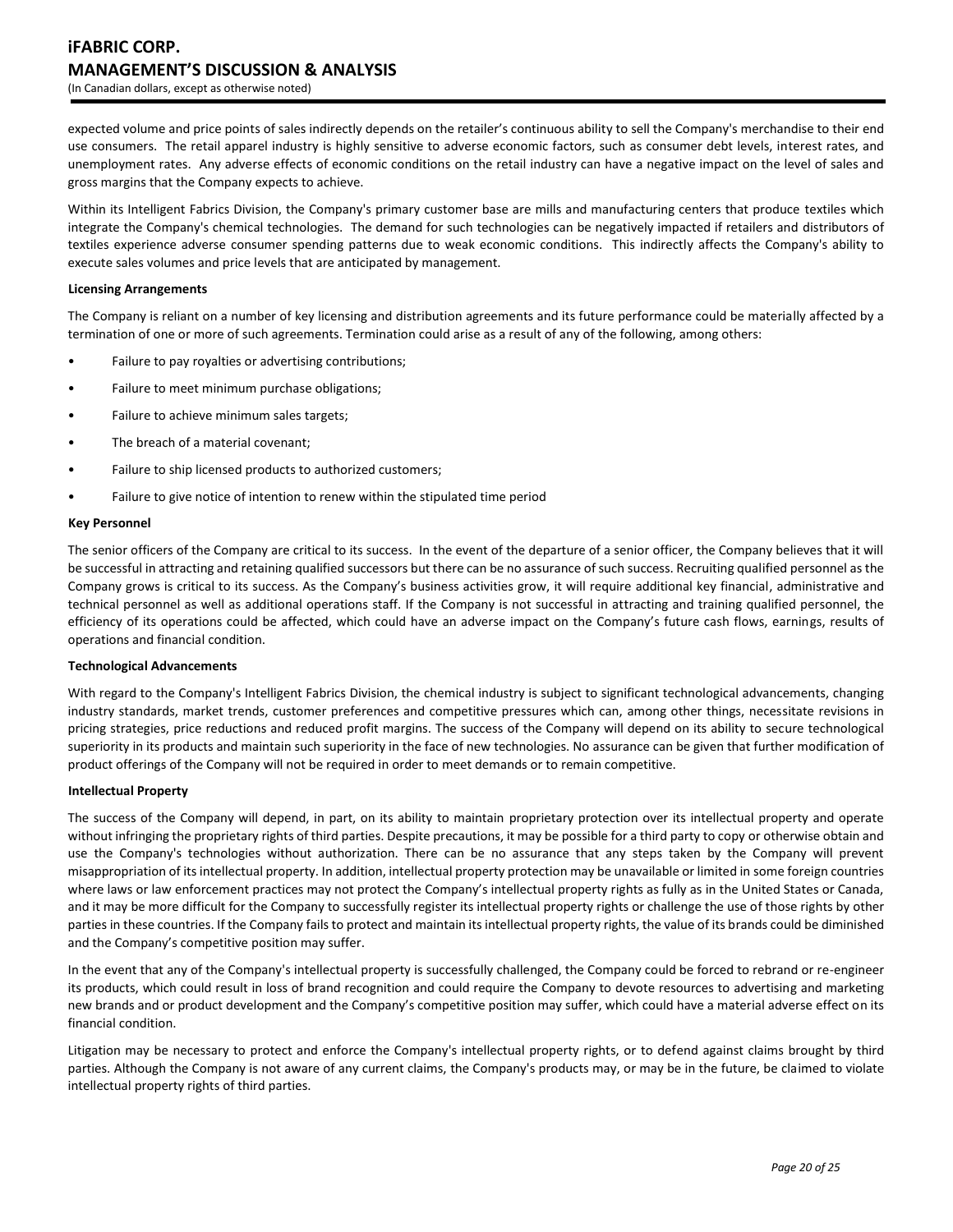Although the Company cannot currently estimate the likely outcome of any intellectual property-related claims or lawsuits, any such litigation or claims brought by or against the Company could result in substantial costs and diversion of resources, which could have an adverse effect on the Company's business, financial condition and results of operations. If disputes arise in the future, the Company may not be able to successfully resolve these types of conflicts to its satisfaction.

# **Government Regulation, Regulatory Approvals and Compliance with Laws**

Future changes in government regulation could adversely affect the industries in jurisdictions in which the Company operates or intends to operate.

With regard to its Intelligent Fabrics Division's technologies, the Company is dependent on regulatory approvals or registrations and the legal systems in the markets in which it operates, such as the U.S. Environmental Protection Agency ("EPA") and Health Canada. The Company currently has a number EPA registrations and is in process of securing additional approvals from both the EPA and Health Canada. There is no certainty that such approvals will be granted and regulators could, even after granting such approvals, be stringent on non-compliance with regulatory requirements or change such requirements, which could have a material adverse effect on the Company's business and result in adverse publicity.

The Company is subject to customs, tax, labour and employment, human rights, health and safety, cyber and data security, privacy, environmental, advertising, competition, product safety and other laws. Although the Company has taken measures designed to ensure compliance with governing statutes, laws, regulations and regulatory policies in the jurisdictions in which it conducts business, there is no assurance that it will be in compliance at all times. If management, employees, contractors, suppliers, manufacturers or others fail to comply with any of these laws or regulations for any reason, the Company could become subject to enforcement actions or the imposition of significant penalties or claims, or suffer reputational harm, any of which could adversely affect the Company's business. Additionally, although the Company undertakes to monitor applicable laws, it is possible changes may be implemented or new laws or regulations may be introduced without management's knowledge, creating a greater risk of non-compliance. The adoption of new laws or regulations or requirements for public companies or changes in the interpretation of existing laws or regulations may result in increased compliance costs and could make the ordinary conduct of the Company's business more expensive or require it to change the way it does business. It is difficult for the Company to plan and prepare for potential changes to applicable laws, and future actions or expenses related to any such changes could be material to it.

### **Litigation Risk**

The Company faces the risk of litigation and other claims against it. Litigation and other claims may arise in the ordinary course of business and include employee and client claims, commercial disputes, landlord-tenant disputes, intellectual property issues, product-oriented allegations and personal injury claims. These claims can raise complex factual and legal issues that are subject to risks and uncertainties and could require significant management time. As the Company sells products that are produced by third-party manufacturers, these products may expose the Company to various claims, including class action claims relating to merchandise that is subject to a product recall or liability claim. Litigation and other claims against the Company could result in unexpected expenses and liabilities, which could materially adversely affect the Company's operations and reputation.

### **Insurance Related Risks**

The Company believes that it maintains insurance customary for businesses of its size and type, including liability insurance, property and business interruption insurance and directors' and officers' insurance, with deductibles, limits of liability and similar provisions. However, there is no guarantee that such insurance coverage will be sufficient, or that insurance proceeds will be paid to the Company on a timely basis. In addition, there are types of losses the Company may incur but against which it cannot be insured or which it believes are not economically reasonable to insure. If the Company incurs these losses and they are material, its business, financial condition and results of operations may be adversely affected. Also, certain material events may result in sizable losses for the insurance industry and materially adversely impact the availability of adequate insurance coverage or result in significant premium increases. Accordingly, the Company may elect to self-insure, accept higher deductibles or reduce the amount of coverage in response to such market changes.

### **Customer Adoption**

The Company's revenues in its Intelligent Fabrics Division are highly dependent on the willingness of consumers to purchase products based upon their awareness of the benefits that such products provide. Different markets will require differing marketing strategies and the adoption of the Company's products may be slower than anticipated.

### **Anticipating Consumer Preferences and Developing New, Innovative and Updated Products**

The Company's success depends on its ability to identify and originate product trends as well as to anticipate and react to changing consumer demands in a timely manner. Many of the Company's products are subject to changing consumer preferences that cannot be predicted with certainty. If the Company is unable to introduce new products or novel technologies in a timely manner or its new products or technologies are not accepted by its customers, the Company's competitors may introduce similar products in a more timely fashion, which could have an adverse effect on the Company's performance. Failure to anticipate and respond in a timely manner to changing consumer preferences could lead to,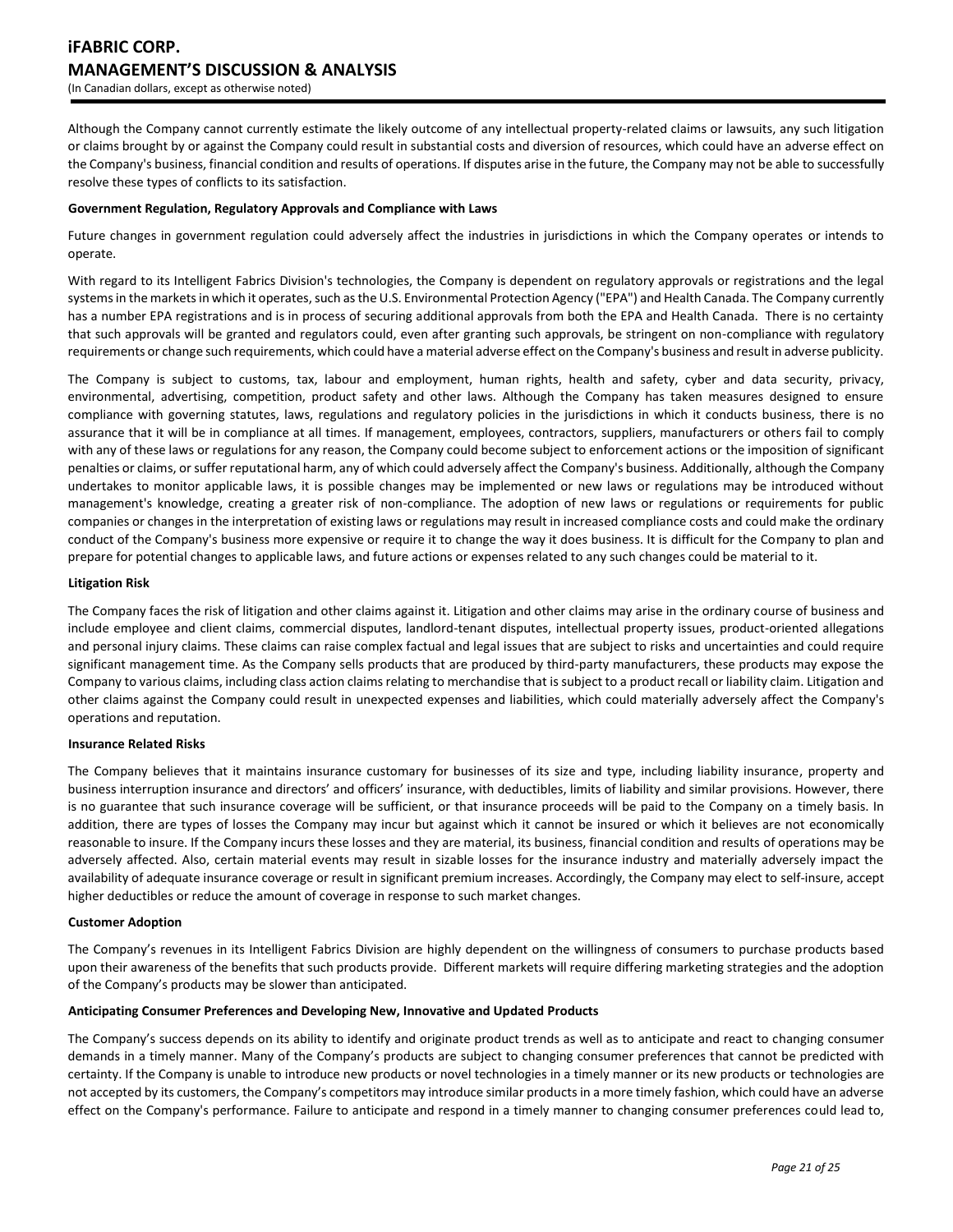among other things, lower sales, excess inventory levels, and deterioration of operating results. Even if the Company is successful in anticipating consumer preferences, its ability to adequately react to and address those preferences will in part depend upon the Company's continued ability to develop and introduce innovative, high-quality products. The Company's failure to effectively introduce new products that are accepted by consumers could result in a decrease in net revenue and excess inventory levels, which could have a material adverse effect on the Company's financial condition.

### **Reliance on Third Parties**

The Company does not manufacture its products or the raw materials for them and relies instead on third‐party suppliers. The Company has no long-term contracts with its suppliers or manufacturing sources, and it competes with other companies for fabrics, raw materials, production and import quota capacity.

The Company has occasionally received, and may in the future continue to receive, shipments of products that fail to comply with its technical specifications or that fail to conform to its quality control standards. The Company has also received, and may in the future continue to receive, products that meet its technical specifications but that are nonetheless unacceptable to the Company. Under these circumstances, unless the Company is able to obtain replacement products in a timely manner, it risks the loss of net revenue resulting from the inability to sell those products and related increased administrative and shipping costs. Additionally, if defects in the manufacture of the Company's products are not discovered until after such products are purchased by its customers, the Company's customers could lose confidence in the technical attributes of its products and its results of operations could suffer and its business could be harmed.

The Company may in the future experience a significant disruption in the supply of fabrics or raw materials from current sources and it may be unable to locate alternative materials suppliers of comparable quality at an acceptable price, or at all. In addition, if the Company experiences significant increased demand, or if the Company needs to replace an existing supplier or manufacturer, it may be unable to locate additional supplies of fabrics or raw materials or additional manufacturing capacity on terms that are acceptable to the Company, or at all, or the Company may be unable to locate any supplier or manufacturer with sufficient capacity to meet its requirements or to fill its orders in a timely manner. Identifying a suitable supplier is an involved process that requires the Company to become satisfied with its quality control, responsiveness and service, financial stability and labor and other ethical practices. Even if the Company is able to expand existing or find new manufacturing or raw material sources, it may encounter delays in production and added costs as a result of the time it takes to train its suppliers and manufacturers in its methods, products and quality control standards. Delays related to supplier changes could also arise due to an increase in shipping times if new suppliers are located farther away from the Company's markets or from other participants in its supply chain. Any delays, interruption or increased costs in the supply of fabric or manufacture of the Company's products could have an adverse effect on its ability to meet customer demand for its products and could result in lower net revenue and income from operations both in the short and long term.

The Company has entered into an agreement to outsource some of its warehouse and fulfillment functions to third party providers where its inventory is held at sites managed by an independent contractor who will then perform most of its warehousing, packaging and fulfillment services. The Company depends on independent contractor fulfillers to properly fulfill customer orders in a timely manner and to properly protect its inventories. The contractor's failure to ship products to customers in a timely manner, to meet the required quality standards, to correctly fulfill orders, to maintain appropriate levels of inventory, or to provide adequate security measures and protections against excess shrinkage could cause the Company to miss delivery date requirements of its customers or incur increased expense to replace or replenish lost or damaged inventory or inventory shortfall. The failure to make timely and proper deliveries may cause the Company's customers to cancel orders, refuse to accept deliveries, impose non-compliance charges through invoice deductions or other charge-backs, demand reduced prices or reduce future orders, any of which could harm its sales, reputation and overall profitability. The Company's excess inventory held at these facilities may be damaged due to the length of time that they are at the facility, which may not be covered by the contractor or its insurance.

### **Imposition of Trade Restrictions or Duties**

The Company's ability to source its merchandise profitably or at all could be hurt if new trade restrictions are imposed or existing trade restrictions become more burdensome. Canada and the countries in which the Company's products are produced or sold internationally have imposed and may impose additional quotas, duties, tariffs, or other restrictions or regulations, or may adversely adjust prevailing quota, duty or tariff levels. Countries impose, modify and remove tariffs and other trade restrictions in response to a diverse array of factors, including global and national economic and political conditions, which make it impossible for the Company to predict future developments regarding tariffs and other trade restrictions. Trade restrictions, including tariffs, quotas, embargoes, safeguards and customs restrictions, could increase the cost or reduce the supply of products available to the Company or may require the Company to modify its supply chain organization or other current business practices, any of which could harm its business, financial condition and results of operations.

#### **Information Technology Systems**

The Company's business is dependent on the successful and uninterrupted functioning of its information technology systems setup by third‐ party providers, as it outsources many of its major systems. The Company relies on the controls of these providers in lieu of controls setup by the Company. The failure of these systems, or the termination of a third‐party software license or service agreement on which any of these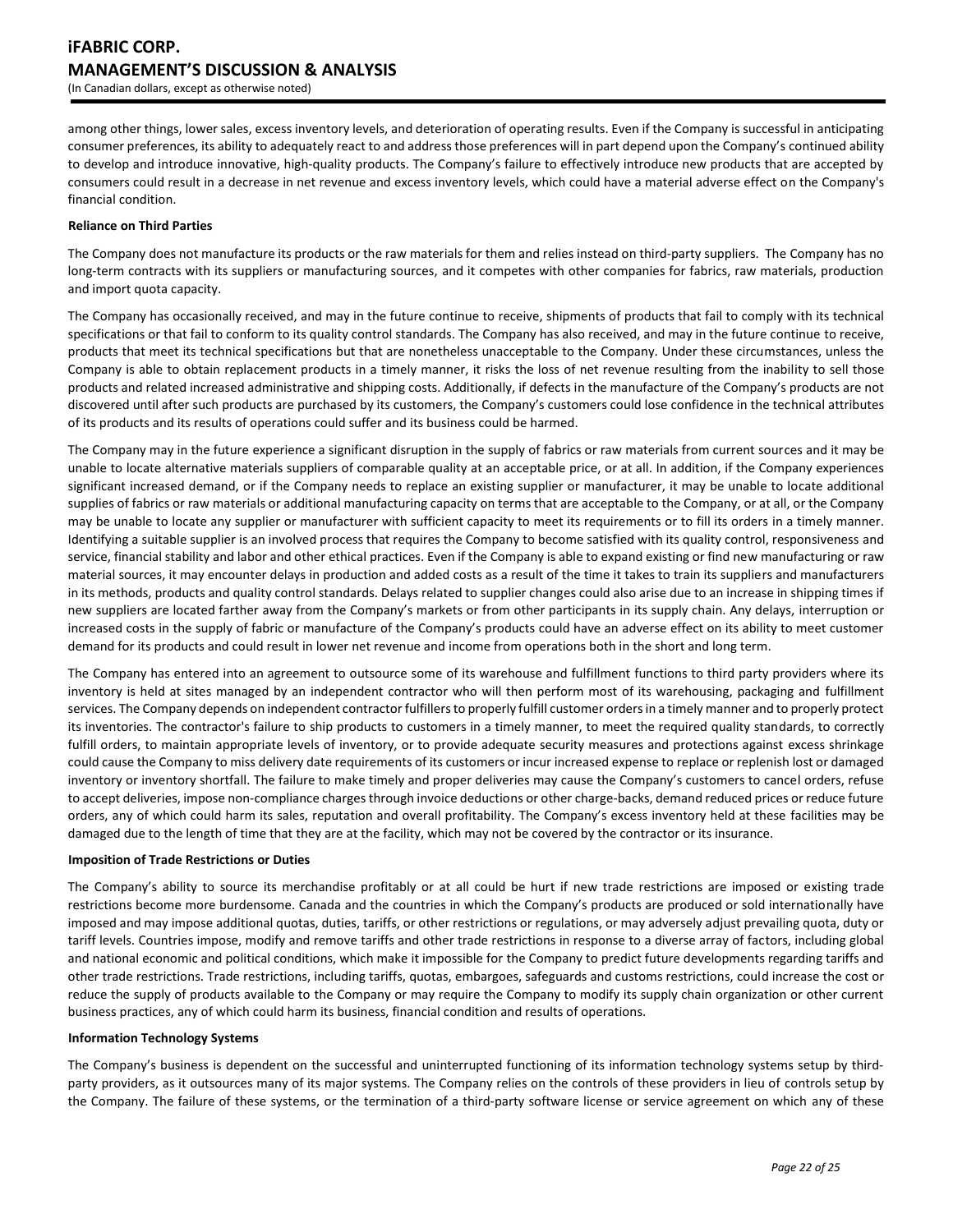systems is based, could interrupt the Company's operations. Because the Company's information technology and telecommunications systems interface with and depend on third‐party systems, the Company could experience service denials if demand for such services exceeds capacity or such third‐party systems fail or experience interruptions.

### **Dividend Policy**

The Company does not currently anticipate paying cash dividends in the foreseeable future. The payment of dividends on common shares will depend on earnings, financial condition and other business and economic factors affecting it at such time as the board of directors may consider relevant. The Company's current intention is to apply net earnings, if any, in the foreseeable future to increasing its capital base and development and marketing efforts. There can be no assurance that the Company will ever have sufficient earnings to declare and pay dividends to the holders of common shares, and in any event, a decision to declare and pay dividends is at the sole discretion of the Company's board of directors. If the Company does not pay dividends, its common shares may be less valuable because a return on an investor's investment will only occur if its stock price appreciates.

#### **Centralized Management**

Many of the Company's business functions are centralized at its head office location. Disruptions to the operations at that location could have an adverse effect on the Company's business. The Company's head office is located in Markham, Ontario. The Company has centralized a large number of business functions at this location, including product design, client support, marketing and research and development. Most of the Company's senior management and critical resources dedicated to product development, merchandizing, financial and administrative functions, are located at the head office. If the Company were required to shut down the support office location for any reason, including fire, natural disasters, global hostilities, global health crises, disease outbreaks (including COVID-19) or civil disruptions, its management and its operations staff would need to find an alternative location, causing significant disruption and expense to the Company's business and operations.

#### **Geo-Political Events, Natural Disasters, Extreme Weather etc.**

Unstable political conditions or civil unrest, including terrorist activities, military and domestic disturbances and conflicts, engineering hazards, human made fire, and mass power outages may disrupt commerce, the Company's supply chain operations, international trade or result in political or economic instability and could have a material adverse effect on its business and results of operations, The mentioned conditions, hazards, or events could result in a reduction in the trading price of the common shares.

The Company's offices, warehouses, distribution centers and digital operations, as well as the operations of the Company's vendors and manufacturers, are vulnerable to disruption from natural disasters, extreme and/or unusual weather, wildfires, global health crises, disease outbreaks (including COVID-19), and other unexpected events. These events could cause, and in the case of COVID-19, have already caused and are expected to continue to cause for the foreseeable future, disruptions in the operations of the Company's corporate offices and supply chain and those of the Company's vendors and manufacturers.

These events could reduce the availability and quality of raw materials used to manufacture the Company's products which could result in delays in responding to consumer demand resulting in the potential loss of customers and revenues or the Company may incur increased costs to meet demand and may not be able to pass all or a portion of higher costs on to customers, which could adversely affect gross margin and results of operations.

#### **Counterparty Risk**

The Company is party to contracts, transactions and business relationships with various third parties, pursuant to which such third parties have performance, payment and other obligations to the Company. If any of these third parties were to become subject to bankruptcy, receivership or similar proceedings, the Company's rights and benefits in relation to the contracts, transactions and business relationships with such third parties could be terminated, modified in a manner adverse to the Company, or otherwise impaired. The Company cannot make any assurances that it would be able to arrange for alternate or replacement contracts, transactions or business relationships on terms as favorable as its existing contracts, transactions or business relationships, if at all. Any inability on the Company's part to do so could have a material adverse effect on its business and results of operations.

# **Trading Price Volatility**

The market price of the common shares could be subject to significant fluctuations which could materially reduce the market price of the common shares regardless of the Company's operating performance. In addition to the other risk factors described in this section of this Annual Information Form, such factors include actual or anticipated changes or fluctuations in operating results, adverse market reaction to any indebtedness the Company may incur or securities it may issue in the future, litigation or regulatory action, significant acquisitions, business combinations or other strategic actions or capital commitments by or involving the Company or its competitors, recruitment or departure of key personnel and investors' general perception and reactions to the Company's public disclosure and filings.

In addition, broad market and industry factors may harm the market price of the common shares. As a result, the market price of the common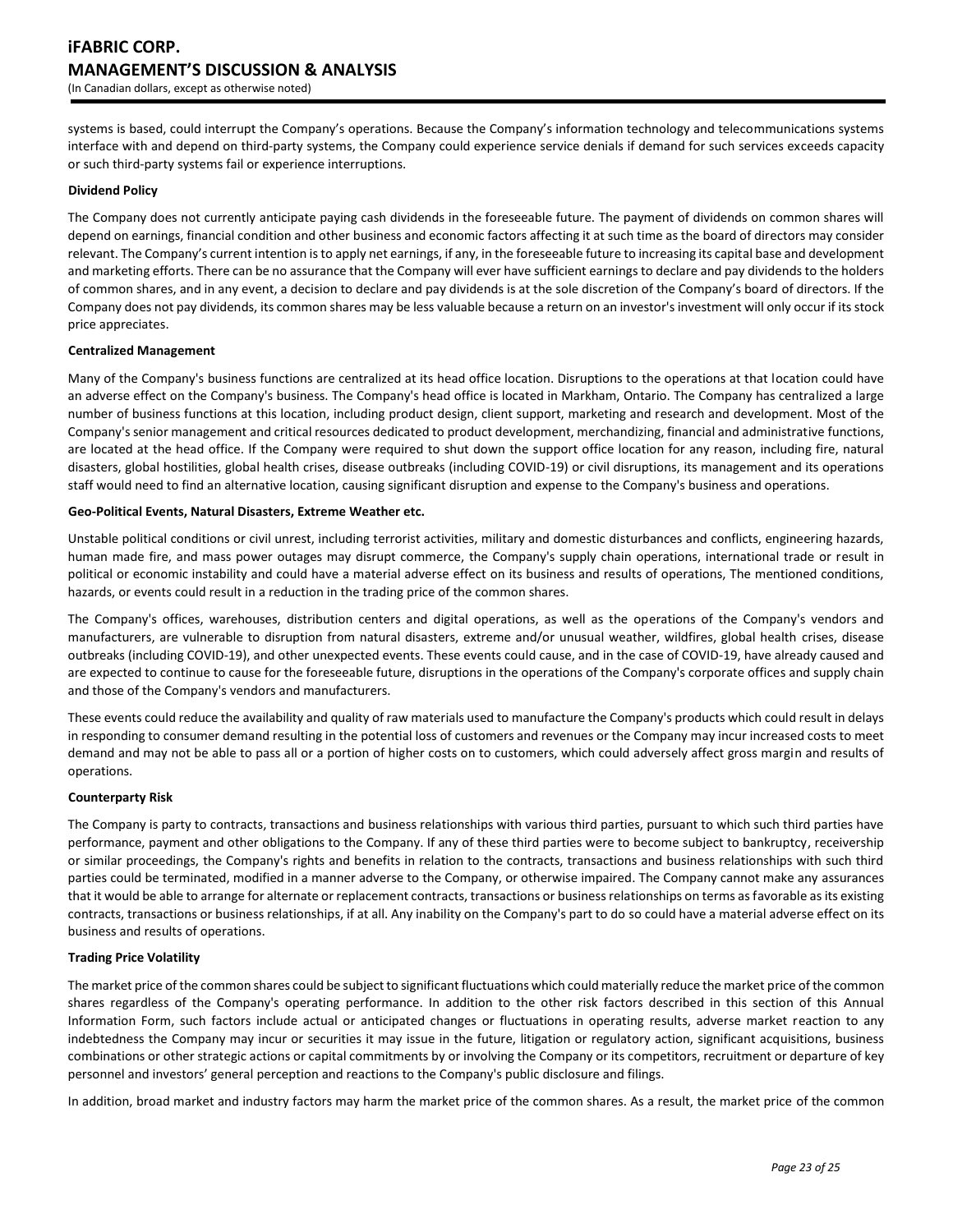shares may fluctuate based upon factors external to the Company and that may have little or nothing to do with the Company, including expectations of market analysts, positive or negative recommendations or withdrawal of research coverage by analysts, publication of research reports or news stories about the Company, competitors or the industry and changes in general political, economic, industry and market conditions and trends.

### **Concentrated Share Ownership**

The President and Chief Executive Officer of the Company owns approximately 64% of the outstanding common shares. This concentrated ownership results in various impediments on the ability or desire of a third party to acquire control of the Company. This may discourage, delay or prevent a change of control of the Company or an acquisition of the Company at a price that shareholders may find attractive. The existence of the concentrated ownership may also discourage proxy contests and make it difficult or impossible for the Company's holders of common shares to elect directors and take other corporate actions without the approval of the President and Chief Executive Officer. Such concentration of ownership may also have a negative impact on the trading price of the common shares.

# **CRITICAL ACCOUNTING POLICIES AND ESTIMATES**

The preparation of these financial statements requires management to select appropriate accounting policies and to make judgments, estimates and assumptions that affect the reported amounts of assets, liabilities, revenues, expenses and the disclosure of contingent assets and liabilities at the end of the reporting period. The estimates and related assumptions are based on previous experience and other factors considered reasonable under the circumstances, the results of which form the basis of making assumptions about carrying values of assets and liabilities that are not readily apparent from other sources.

The estimates and underlying assumptions are reviewed on an ongoing basis. Revisions to accounting estimates are recognized in the period in which the estimate is revised if the revision affects only that period or in the period of revision and future periods if the revision affects both current and future periods.

Significant assumptions about the future that management has made and that could result in a material adjustment to the carrying amounts of assets and liabilities, in the event that actual results differ from assumptions made, relate to, but are not limited to, the following:

#### **Revenue recognition**

Revenue recognized from contracts with variable consideration is based on estimates and judgments on achieving future milestones and project unit sales.

### **Valuation of inventories**

Provisions for non-saleable inventories are prepared by management based on their knowledge of sales history.

#### **Valuation of receivables**

Provisions for expected credit losses are prepared by management based on historical rates of impairment.

### **Recoverability of deferred development costs**

Management deems all such costs as recoverable based on the expectation of realizing future economic benefits through the profitable commercialization of the relevant products under development.

#### **Benefits of deferred income tax assets**

The recognition of deferred income tax assets is based on the Company's judgment. The assessment of the probability of future taxable income in which the deferred income tax assets can be utilized is based on management's best estimate of future taxable income that the Company expects to achieve based on its internal projections. The estimate is adjusted for significant non-taxable income and expenses and for specific limits to the use of any unused tax loss or credit. Deferred income tax assets are recognized to the extent it is probable that estimated taxable profit will be available against which the deductible temporary differences and the carry forward of unused tax losses can be utilized.

### **Estimated useful life of property, plant and equipment**

Management makes this estimate based on past experience with similar assets and future business plans.

#### **Share-based payment transactions**

The Company measures the cost of equity-settled transactions by reference to the fair value of the equity instruments at the date at which they are granted. Estimating fair value for share-based payment transactions requires determining the most appropriate valuation model, which is dependent on the terms and conditions of the grant. This estimate also requires determining and making assumptions about the most appropriate inputs to the valuation model including the expected life, volatility, dividend yield of the share option and forfeiture rate.